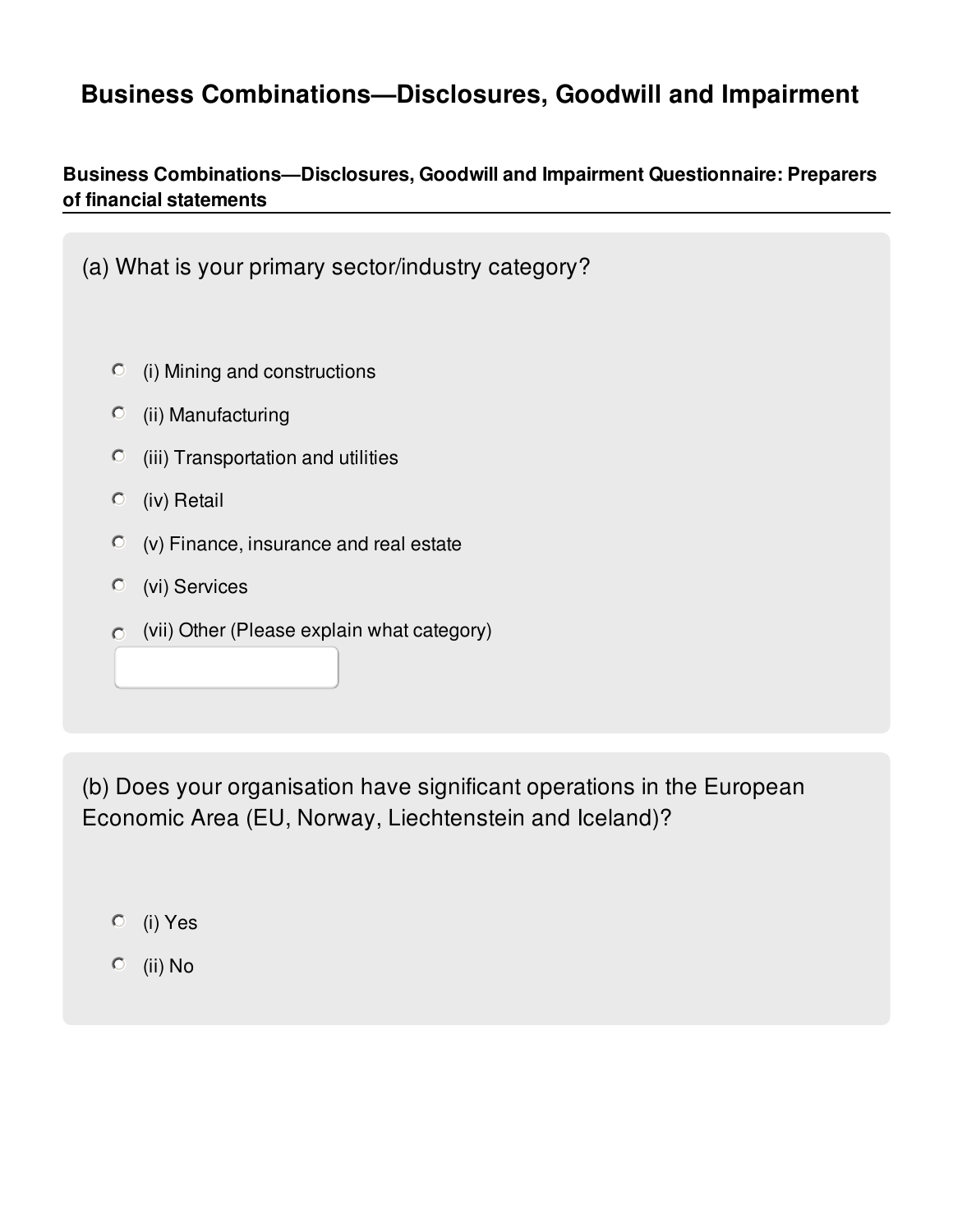(c) In what region(s) does your organisation have significant operations (select all that apply)?

- $\Box$  (i) European Economic Area (EU, Norway, Liechtenstein and Iceland)
- $\Box$  (ii) Other Europe
- $\Box$  (iii) North America
- $\Box$  (iv) Asia-Pacific
- $\Box$  (v) Oher Markets (South and Central America, Middle East/Africa)

(d) Please specify whether your financial reporting is in accordance with IFRS.

- (i) Yes
- $\circ$  (ii) No
- (iii) Apply both IFRS Standards and Other GAAP's

(e) What is an indicative level of your organisation's total assets on the consolidated statement of financial position (e.g. as at 2019 year-end)?

- $\circ$  (i) Less than  $\epsilon$ 0,5 billion
- $\textcircled{i}$  (ii) ≥ €0,5 billion and less than €30 billion
- $\circ$  (iii) ≥ €30 billion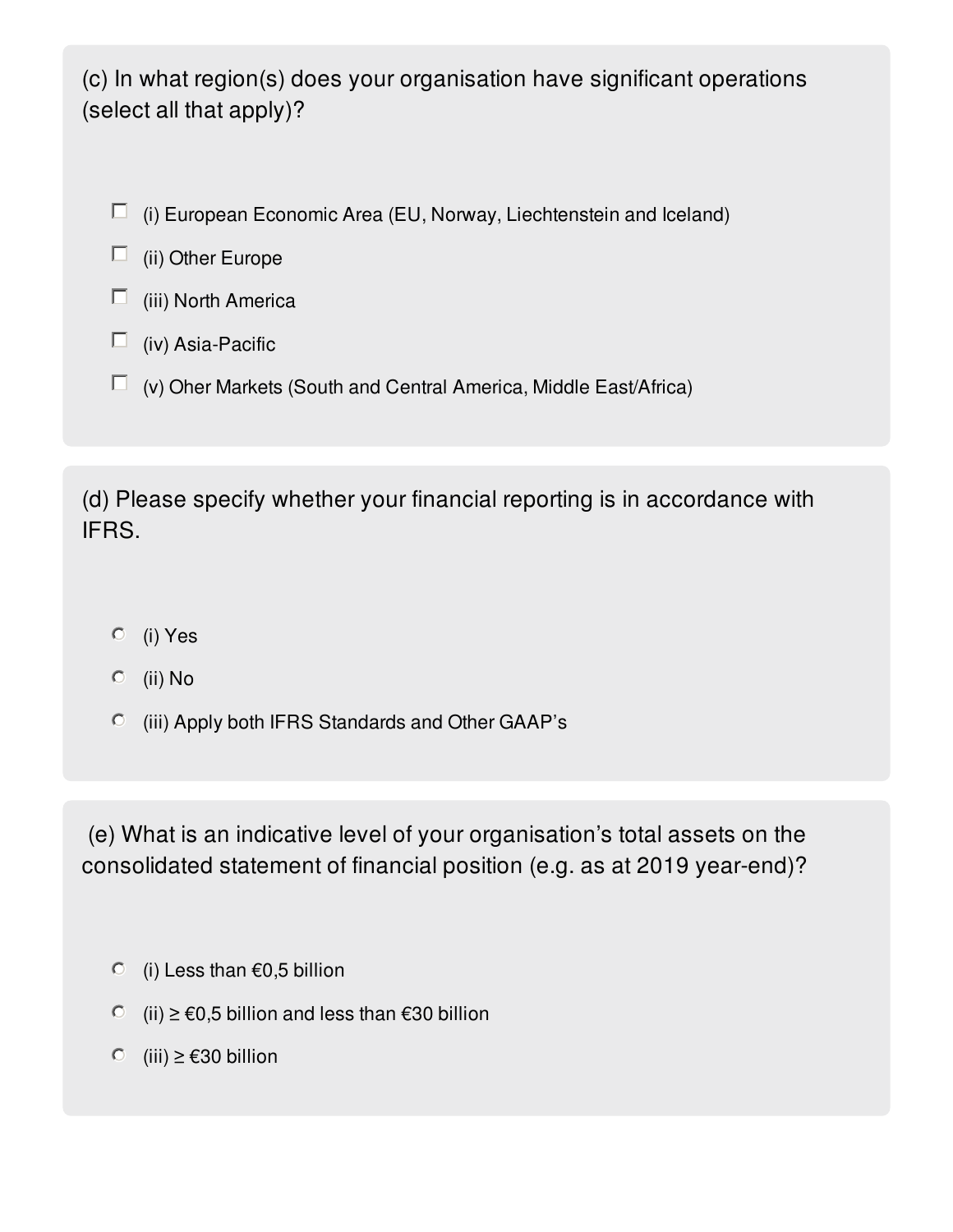(f) Within your capital structure, what is the current proportion of goodwill, relative to total assets? Please provide either the specific or approximate proportion (in percentage terms) as at 2019 year-end.

- $\circ$  (i) Less than 10%
- $\degree$  (ii) 10% to less than 20%
- $\degree$  (iii) 20% to less than 50%
- $\circ$  (iv) ≥ 50%

(g) Within your capital structure, what is the current proportion of goodwill, relative to total equity? Please provide either the specific or approximate proportion (in percentage terms) as at 2019 year-end.

- $\circ$  (i) Less than 10%
- $\degree$  (ii) 10% to less than 20%
- $\degree$  (iii) 20% to less than 50%
- $\circ$  (iv) ≥ 50%

(h) Does your organisation regularly (at least one in two years) enter into business combinations?

- $O$  (i) No
- (ii) Yes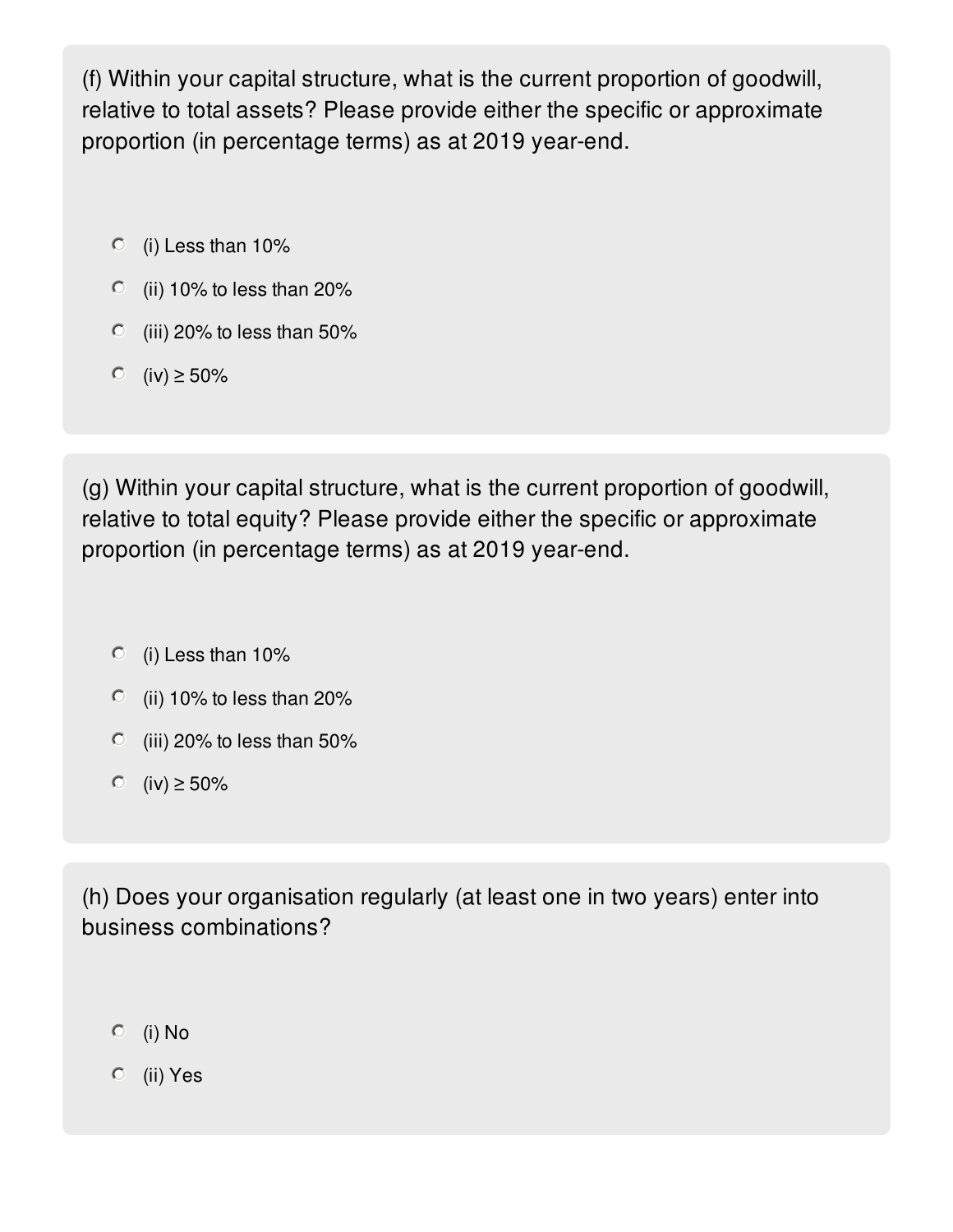- (i) At which level goodwill is normally allocated by your organisation?
	- $\degree$  (i) Normally goodwill is allocated at reporting entity level.
	- (ii) Normally goodwill is allocated at IFRS 8 segment level.
	- $\degree$  (iii) Normally goodwill is allocated at the below segment level.

(j) May we contact you if we have questions about your response?

- $O$  (i) No
- $\circ$  (ii) Yes, please provide your contact details:

**(untitled)**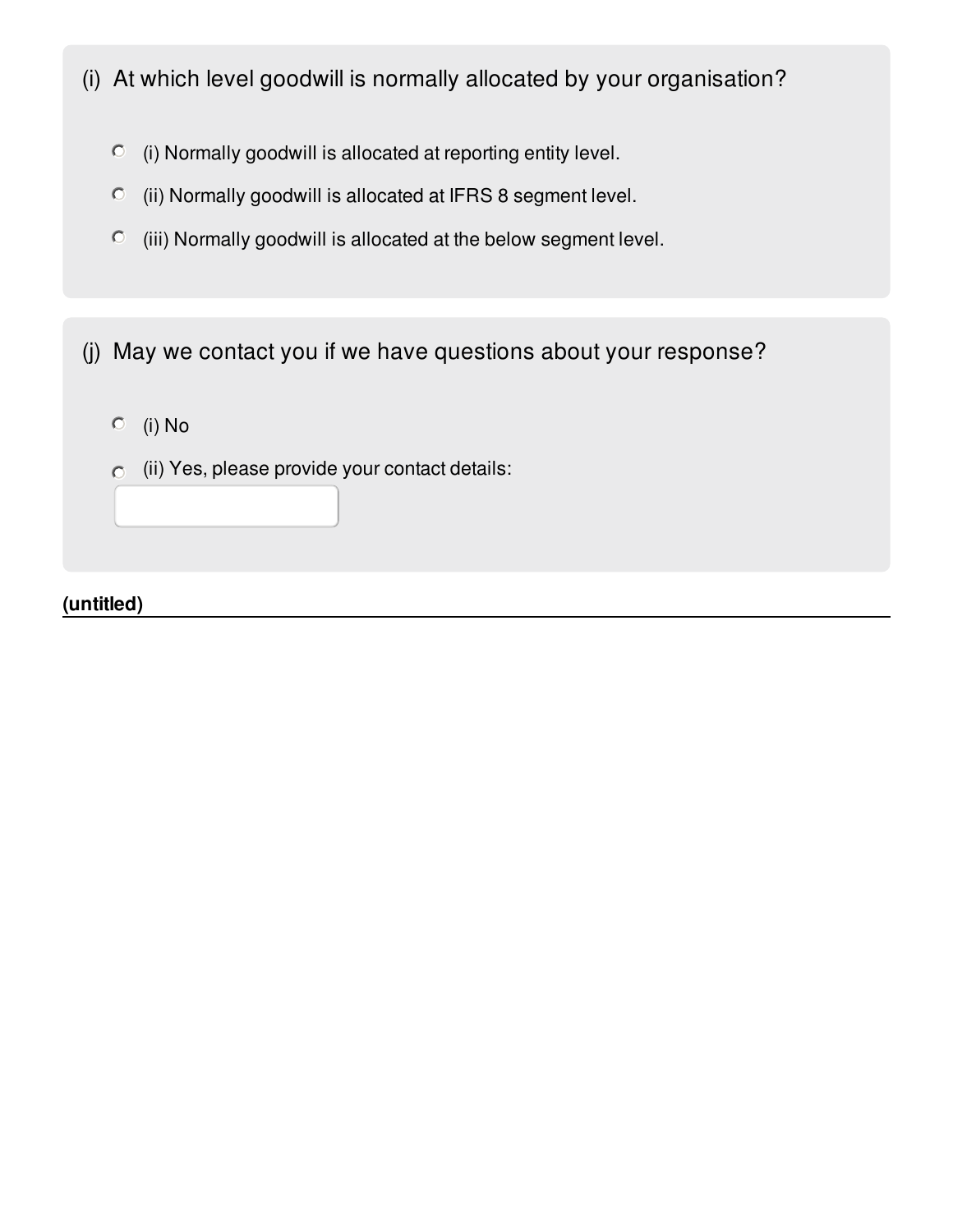**9.** The DP proposes to disclose information about the strategic rationale and management's objectives for an acquisition based on how management (the chief operating decision maker's (CODM's)) monitors and measures whether the acquisition is meeting its objectives. Do you consider that this approach is feasible for you?

(Please describe your response)

|           | Yes                                                                   |  |
|-----------|-----------------------------------------------------------------------|--|
|           |                                                                       |  |
|           | No.                                                                   |  |
|           |                                                                       |  |
| $\bigcap$ | No, it should not only be based on what information the CODM monitors |  |
|           |                                                                       |  |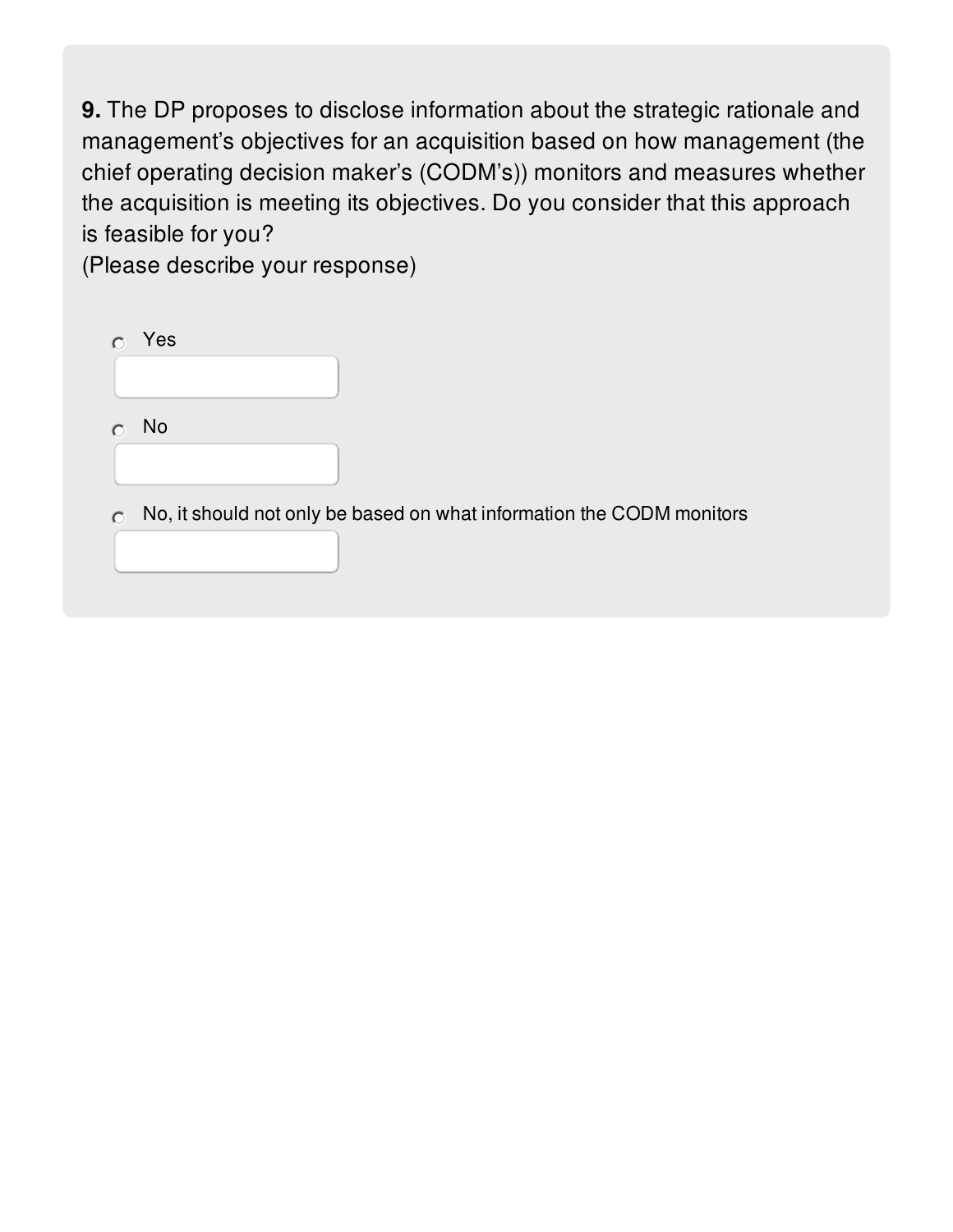# 10. Please indicate the usefulness of the following IASB proposals for enhanced disclosures for business combinations:

|                                                                                                                                                                                                                                                                                                                 | Your assessment on usefulness |                     |               |               |
|-----------------------------------------------------------------------------------------------------------------------------------------------------------------------------------------------------------------------------------------------------------------------------------------------------------------|-------------------------------|---------------------|---------------|---------------|
|                                                                                                                                                                                                                                                                                                                 | <b>Not</b><br>useful          | Partially<br>useful | <b>Useful</b> | No<br>opinion |
| A requirement to disclose information about the<br>strategic rationale and management's (the chief<br>operating decision maker's (CODM's))<br>objectives for an acquisition as at the<br>acquisition date                                                                                                       | $\circ$                       | $\circ$             | $\circ$       | $\circ$       |
| A requirement to disclose information about<br>whether the acquisition has met the expected<br>objectives. That information should be based<br>on how management (CODM) monitors and<br>measures whether the acquisition is meeting its<br>objectives, rather than on metrics prescribed by<br>the IASB         | $\circ$                       | $\circ$             | $\circ$       | $\bigcirc$    |
| A requirement to provide information to help<br>investors to understand the benefits that a<br>company's management expected from an<br>acquisition when agreeing the price to acquire<br>a business                                                                                                            | $\circ$                       | $\circ$             | $\circ$       | $\circ$       |
| A requirement to disclose information on<br>synergies (description of the expected<br>synergies, when the synergies are expected to<br>be realised, the estimated amount or range of<br>amounts of the synergies, the expected cost or<br>range of costs to achieve those synergies)                            | $\circ$                       | $\circ$             | $\circ$       | $\circ$       |
| Disclosures of any liabilities arising from<br>financing activities and pension obligations<br>assumed                                                                                                                                                                                                          | $\bigcirc$                    | $\bigcap$           | $\bigcap$     | O             |
| Disclosures of an acquiree's revenue, operating<br>profit or loss before acquisition-related<br>transaction and integration costs, and cash flow<br>from operating activities after the acquisition<br>date                                                                                                     | $\circ$                       | $\circ$             | $\circ$       | $\bigcirc$    |
| Disclosures of revenue, operating profit before<br>acquisition-related transaction and integration<br>costs and cash flows from operating activities of<br>the combined business for the current reporting<br>period as though the acquisition date had been<br>at the heginning of the annual reporting period | $\circ$                       | $\bigcirc$          | $\circ$       | O             |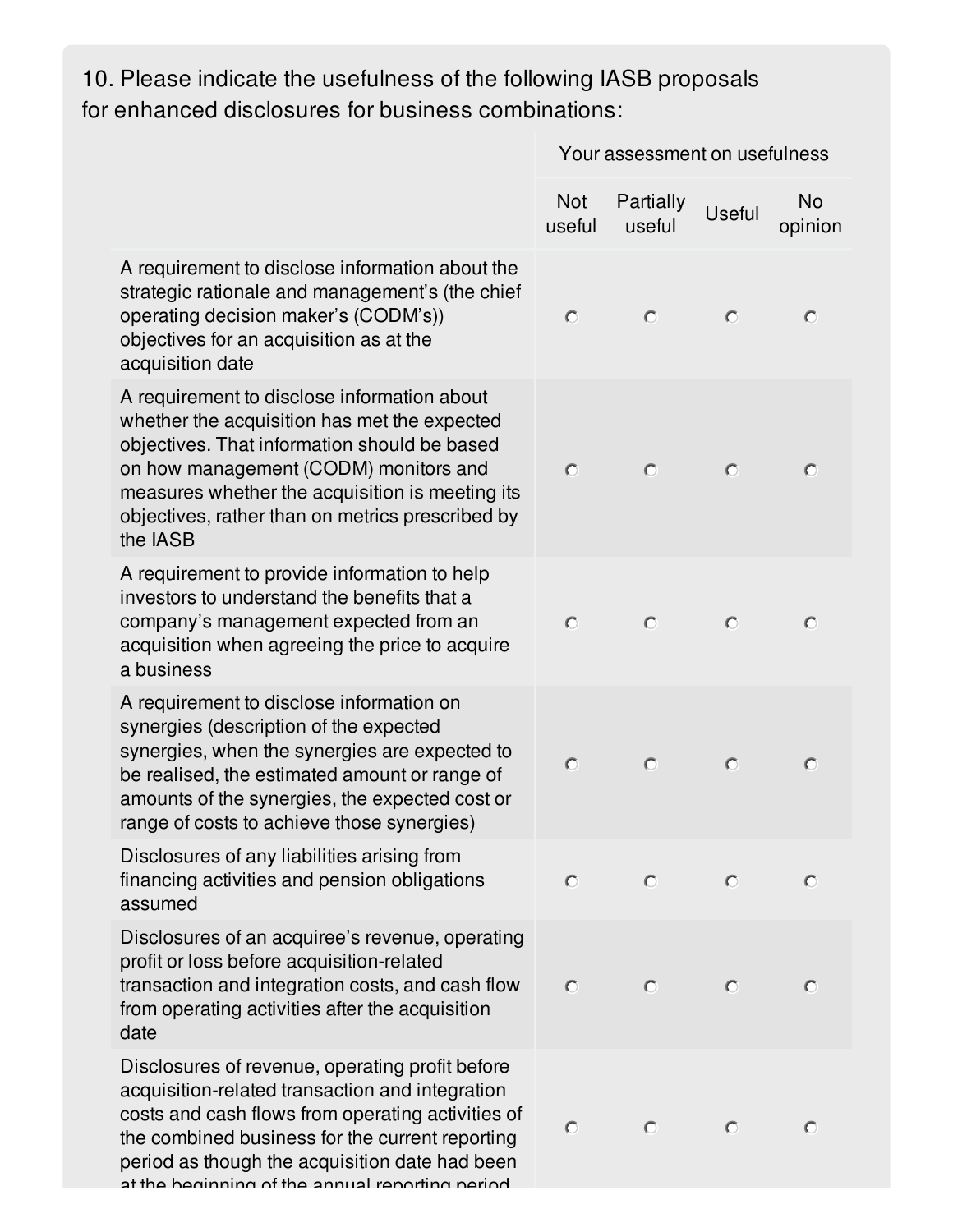11. What is your estimation of the level of general **incremental costs** that may result for your organisation from the IASB proposals for enhanced disclosures for business combinations?

A requirement to disclose information about the strategic rationale and management's (the chief operating decision maker's (CODM's) objectives for an acquisition as at the acquisition date

A requirement to disclose information about whether the acquisition has met the expected objectives. That information should be based on how management (CODM) monitors and measures whether the acquisition is meeting its objectives, rather than on metrics prescribed by the IASB

A requirement to provide information to help investors to understand the benefits that a company's management expected from an acquisition when agreeing the price to acquire a business

A requirement to disclose information on synergies (description of the expected synergies, when the synergies are expected to be realised, the estimated amount or range of amounts of the synergies, the expected cost or range of costs to achieve those synergies)

Disclosures of any liabilities arising from financing activities and pension obligations assumed

Disclosures of an acquiree's revenue.

|                |                          | Incremental cost           |                          |                                  |
|----------------|--------------------------|----------------------------|--------------------------|----------------------------------|
|                |                          | None Minimal Moderate High |                          | <b>Difficult</b><br>to<br>assess |
| $\overline{O}$ | $\circ$                  | $\circ$                    | $\circ$                  | $\circ$                          |
| $\circ$        | $\circ$                  | $\circ$                    | $\circ$                  | $\circ$                          |
| $\overline{O}$ | $\circ$                  | $\bullet$                  | $\circ$                  | $\circ$                          |
| $\circ$        | $\overline{\phantom{0}}$ | $\bullet$                  | $\overline{\phantom{0}}$ | $\circ$                          |
| $\bigcirc$     | $\overline{\mathbf{C}}$  | $\overline{\mathbf{C}}$    | $\overline{\phantom{0}}$ | $\overline{\phantom{0}}$         |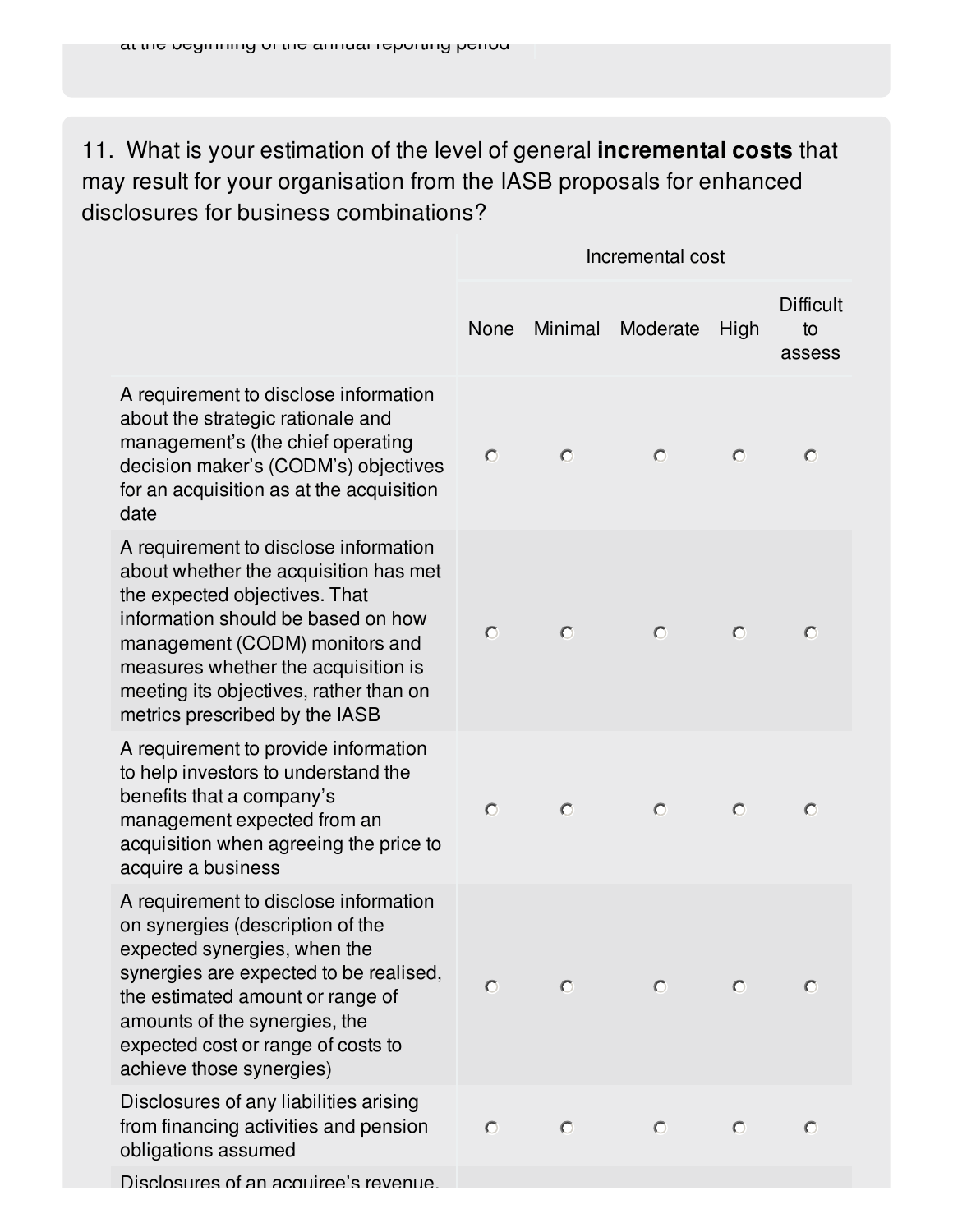Disclosures of an acquiree's revenue, operating profit or loss before acquisition-related transaction and integration costs, and cash flow from operating activities after the acquisition date

Disclosures of revenue, operating profit before acquisition-related transaction and integration costs and cash flows from operating activities of the combined business for the current reporting period as though the acquisition date had been at the beginning of the annual reporting period

|         | $\circ$ $\circ$          | $\bullet$ |                               |  |
|---------|--------------------------|-----------|-------------------------------|--|
| $\circ$ | $\overline{\mathcal{O}}$ | $\bullet$ | $\overline{O}$ $\overline{O}$ |  |

12. Please indicate the complexity of the following IASB proposals for enhanced disclosures for business combinations:

|                                                                                                                                                                                                                                                                                                                     | Complexity            |                      |         |                 |                      |
|---------------------------------------------------------------------------------------------------------------------------------------------------------------------------------------------------------------------------------------------------------------------------------------------------------------------|-----------------------|----------------------|---------|-----------------|----------------------|
|                                                                                                                                                                                                                                                                                                                     | <b>Not</b><br>Complex | Partially<br>complex | Complex | Very<br>complex | <b>No</b><br>opinion |
| A requirement to disclose<br>information about the strategic<br>rationale and management's<br>(the chief operating decision<br>maker's (CODM's)) objectives<br>for an acquisition as at the<br>acquisition date                                                                                                     | $\circ$               | $\circ$              | $\circ$ | $\circ$         | $\circ$              |
| A requirement to disclose<br>information about whether the<br>acquisition has met the<br>expected objectives. That<br>information should be based<br>on how management (CODM)<br>monitors and measures<br>whether the acquisition is<br>meeting its objectives, rather<br>than on metrics prescribed by<br>the IASB | $\circ$               | $\bigcirc$           | $\circ$ | $\circ$         | $\circ$              |
| A requirement to provide<br>information to help investors to<br>understand the benefits that a                                                                                                                                                                                                                      |                       |                      |         |                 |                      |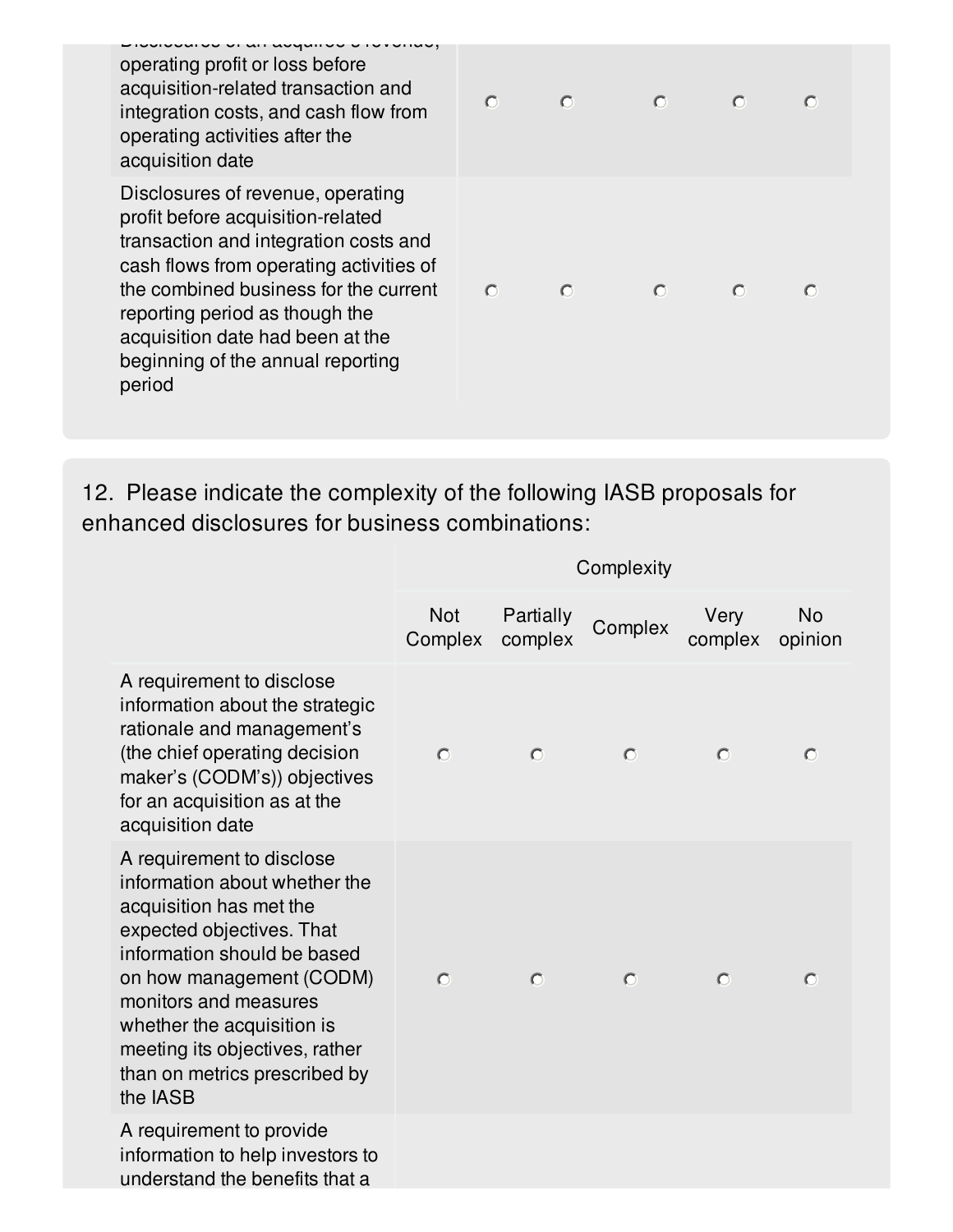| company's management<br>expected from an acquisition<br>when agreeing the price to<br>acquire a business                                                                                                                                                                                                                    | $\circ$ | $\circ$ | $\circ$ | $\circ$ | $\circ$ |
|-----------------------------------------------------------------------------------------------------------------------------------------------------------------------------------------------------------------------------------------------------------------------------------------------------------------------------|---------|---------|---------|---------|---------|
| A requirement to disclose<br>information on synergies<br>(description of the expected<br>synergies, when the synergies<br>are expected to be realised,<br>the estimated amount or range<br>of amounts of the synergies,<br>the expected cost or range of<br>costs to achieve those<br>synergies)                            | $\circ$ | $\circ$ | $\circ$ | $\circ$ | $\circ$ |
| Disclosures of any liabilities<br>arising from financing activities<br>and pension obligations<br>assumed                                                                                                                                                                                                                   | $\circ$ | $\circ$ | $\circ$ | $\circ$ | $\circ$ |
| Disclosures of an acquiree's<br>revenue, operating profit or<br>loss before acquisition-related<br>transaction and integration<br>costs, and cash flow from<br>operating activities after the<br>acquisition date                                                                                                           | $\circ$ | $\circ$ | $\circ$ | $\circ$ | $\circ$ |
| Disclosures of revenue,<br>operating profit before<br>acquisition-related transaction<br>and integration costs and cash<br>flows from operating activities<br>of the combined business for<br>the current reporting period as<br>though the acquisition date<br>had been at the beginning of<br>the annual reporting period | $\circ$ | $\circ$ | $\circ$ | $\circ$ | $\circ$ |

13. Please indicate whether the following IASB proposals for enhanced disclosures for business combinations are so **confidential** that if they were detailed in the financial reports your competitors could obtain private-key information of your organisation.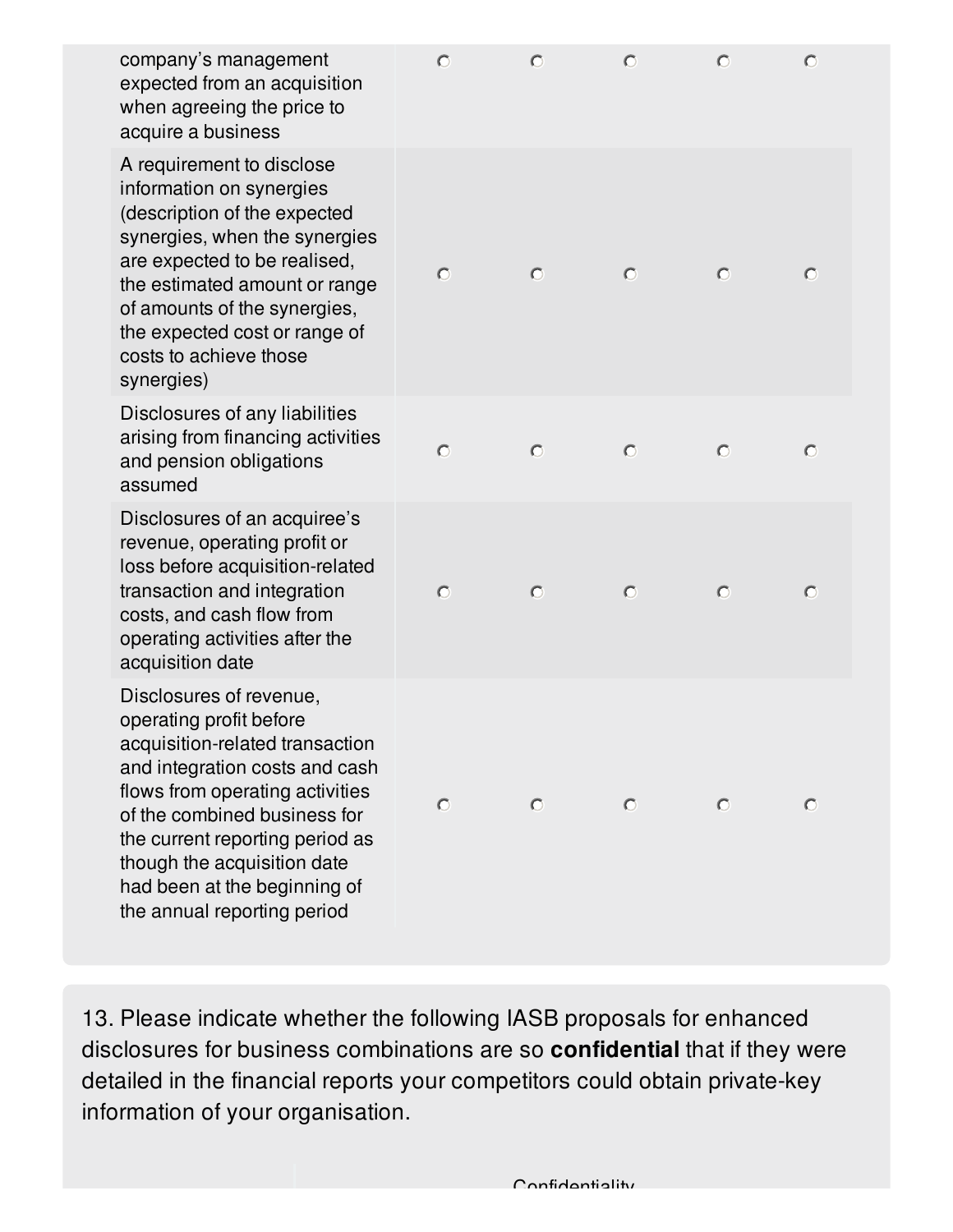|                                                                                                                                                                                                                                                                                                                                                    |                            |                           | <b>UUIIIUU</b> IIIIaIII |                                 |               |
|----------------------------------------------------------------------------------------------------------------------------------------------------------------------------------------------------------------------------------------------------------------------------------------------------------------------------------------------------|----------------------------|---------------------------|-------------------------|---------------------------------|---------------|
|                                                                                                                                                                                                                                                                                                                                                    | <b>Not</b><br>confidential | Partially<br>confidential | Confidential            | <b>Strictly</b><br>confidential | No<br>opinion |
| A requirement to<br>disclose<br>information about<br>the strategic<br>rationale and<br>management's (the<br>chief operating<br>decision maker's<br>(CODM's)<br>objectives for an<br>acquisition as at<br>the acquisition<br>date                                                                                                                   | $\circ$                    | $\circ$                   | $\circ$                 | $\circ$                         | $\circ$       |
| A requirement to<br>disclose<br>information about<br>whether the<br>acquisition has met<br>the expected<br>objectives. That<br>information should<br>be based on how<br>management<br>(CODM) monitors<br>and measures<br>whether the<br>acquisition is<br>meeting its<br>objectives, rather<br>than on metrics<br>prescribed by the<br><b>IASB</b> | $\circ$                    | $\circ$                   | $\circ$                 | $\circ$                         | $\circ$       |
| A requirement to<br>provide information<br>to help investors to<br>understand the<br>benefits that a<br>company's<br>management<br>expected from an<br>acquisition when<br>agreeing the price<br>to acquire a                                                                                                                                      | $\circ$                    | $\circ$                   | $\circ$                 | $\circ$                         | $\circ$       |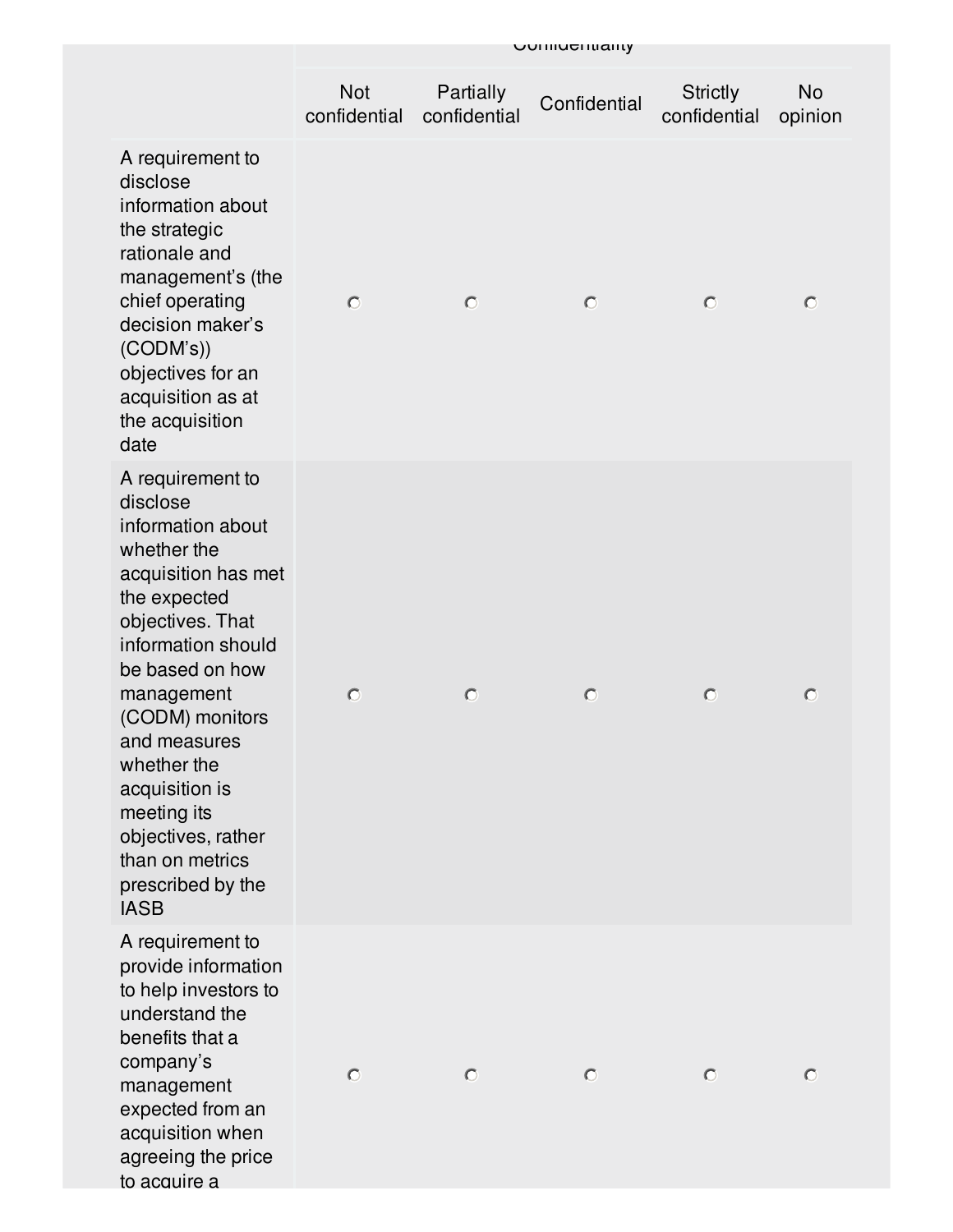| business<br>A requirement to<br>disclose<br>information on<br>synergies<br>(description of the<br>expected<br>synergies, when<br>the synergies are<br>expected to be<br>realised, the<br>estimated amount<br>or range of<br>amounts of the<br>synergies, the<br>expected cost or<br>range of costs to<br>achieve those<br>synergies) | $\circ$ | $\circ$ | $\circ$ | $\circ$ | $\circ$ |
|--------------------------------------------------------------------------------------------------------------------------------------------------------------------------------------------------------------------------------------------------------------------------------------------------------------------------------------|---------|---------|---------|---------|---------|
| Disclosures of any<br>liabilities arising<br>from financing<br>activities and<br>pension<br>obligations<br>assumed                                                                                                                                                                                                                   | $\circ$ | $\circ$ | $\circ$ | $\circ$ | $\circ$ |
| Disclosures of an<br>acquiree's<br>revenue, operating<br>profit or loss before<br>acquisition-related<br>transaction and<br>integration costs,<br>and cash flow from<br>operating activities<br>after the<br>acquisition date                                                                                                        | $\circ$ | $\circ$ | $\circ$ | $\circ$ | $\circ$ |
| Disclosures of<br>revenue, operating<br>profit before<br>acquisition-related<br>transaction and<br>integration costs<br>and cash flows<br>from operating<br>activities of the                                                                                                                                                        |         |         |         |         |         |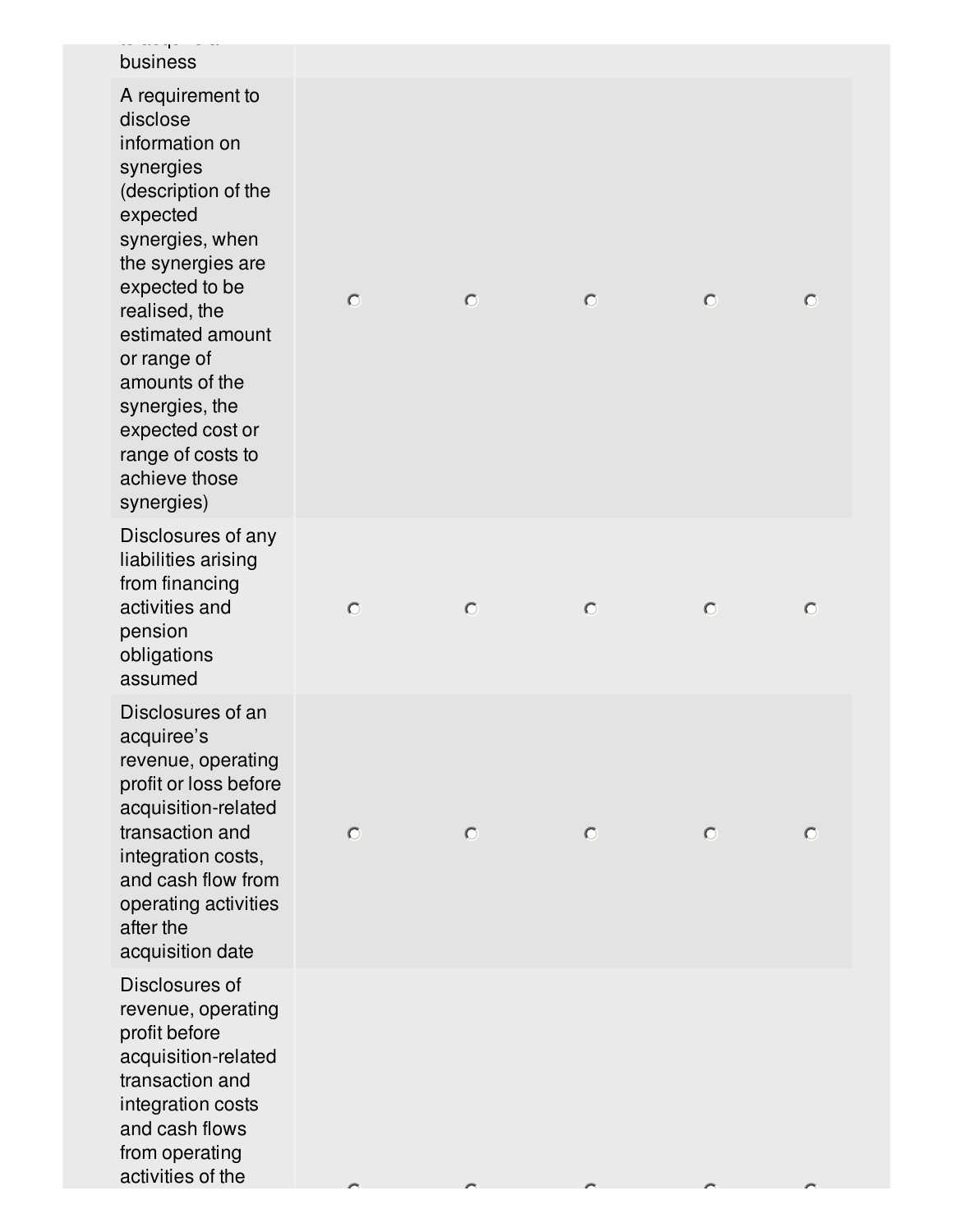| combined<br>business for the<br>current reporting<br>period as though<br>the acquisition<br>date had been at<br>the beginning of<br>the annual<br>reporting period |  | K. |  |
|--------------------------------------------------------------------------------------------------------------------------------------------------------------------|--|----|--|

14. Would you have other operational implications on the IASB's proposals for better disclosures on business combinations when preparing the financial information (e.g. quality of data, internal control and auditability).

(Please, explain your response)

| $\bullet$ | Yes        |  |
|-----------|------------|--|
|           |            |  |
|           | $\circ$ No |  |
|           |            |  |

15. Please indicate **where** the following IASB proposals for enhanced disclosures for business combinations **should be placed**.

Where it should be placed In the notes to Management the **Commentary** financial statements A requirement to disclose information about the strategic rationale and management's (the chief operating  $\bigcirc$  $\bigcirc$ decision maker's (CODM's)) objectives for an acquisition as at the acquisition date A requirement to disclose information about whether the acquisition has met the expected objectives. That  $\circ$  $\circ$ information should be based on how management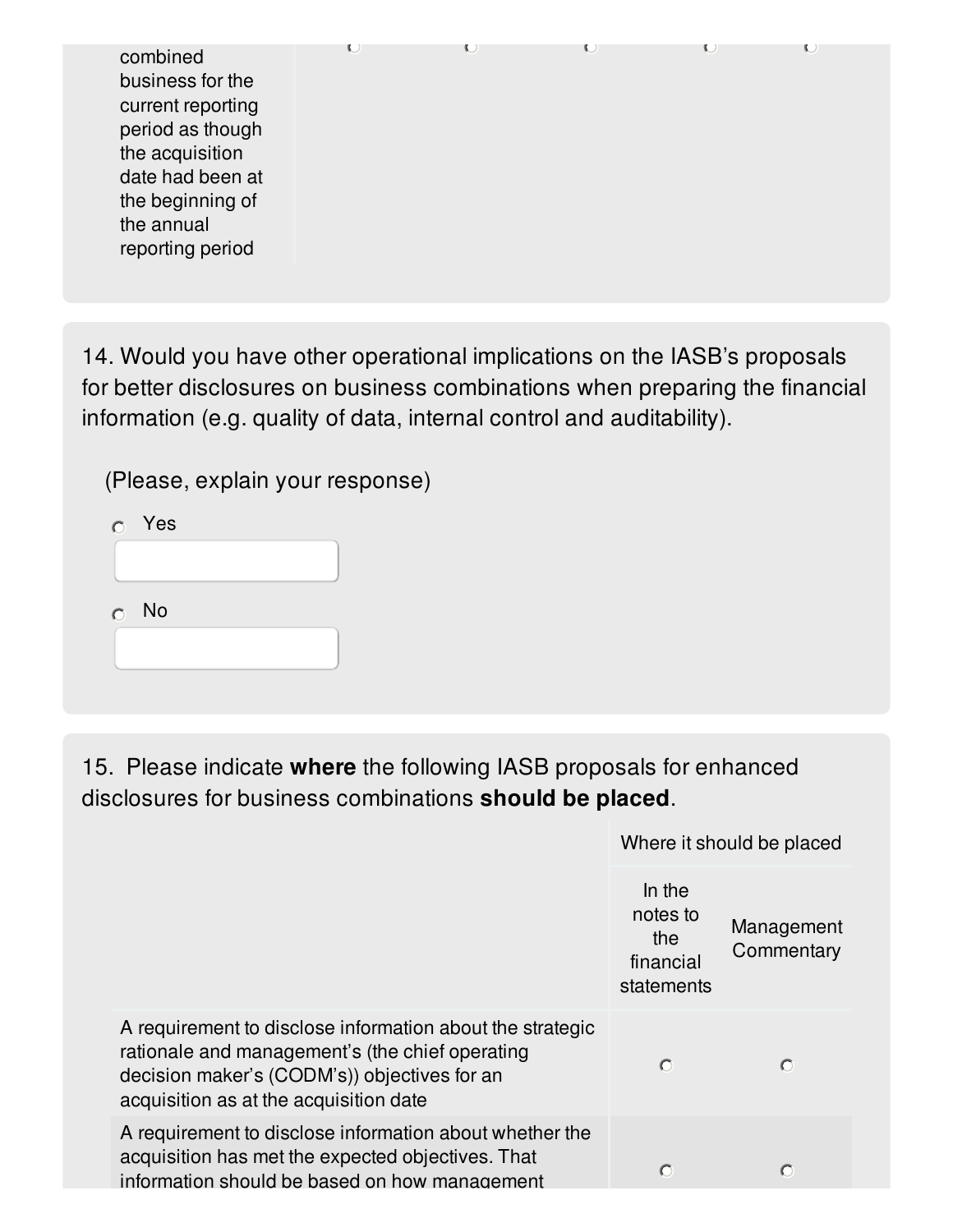| (CODM) monitors and                                                                                                                                                                                                                                                                                             |                |         |
|-----------------------------------------------------------------------------------------------------------------------------------------------------------------------------------------------------------------------------------------------------------------------------------------------------------------|----------------|---------|
| A requirement to disclose information about whether the<br>acquisition has met the expected objectives. That<br>information should be based on how management<br>(CODM) monitors and measures whether the acquisition<br>is meeting its objectives, rather than on metrics<br>prescribed by the IASB            | $\circ$        | $\circ$ |
| A requirement to provide information to help investors to<br>understand the benefits that a company's management<br>expected from an acquisition when agreeing the price to<br>acquire a business                                                                                                               | $\circ$        | $\circ$ |
| A requirement to disclose information on synergies<br>(description of the expected synergies, when the<br>synergies are expected to be realised, the estimated<br>amount or range of amounts of the synergies, the<br>expected cost or range of costs to achieve those<br>synergies)                            | $\circ$        | $\circ$ |
| Disclosures of any liabilities arising from financing<br>activities and pension obligations assumed                                                                                                                                                                                                             | $\overline{O}$ | $\circ$ |
| Disclosures of an acquiree's revenue, operating profit or<br>loss before acquisition-related transaction and<br>integration costs, and cash flow from operating activities<br>after the acquisition date                                                                                                        | $\circ$        | $\circ$ |
| Disclosures of revenue, operating profit before<br>acquisition-related transaction and integration costs and<br>cash flows from operating activities of the combined<br>business for the current reporting period as though the<br>acquisition date had been at the beginning of the annual<br>reporting period | $\circ$        | $\circ$ |
|                                                                                                                                                                                                                                                                                                                 |                |         |

16. Do you consider the current disclosure requirements on goodwill is already being extensive?

- No
- Yes, but the additional disclosures proposed by the IASB are needed to provide users with information.
- Yes. Any additional disclosure requirements should be considered in the context of overall amount of disclosure requirements, which are already extensive.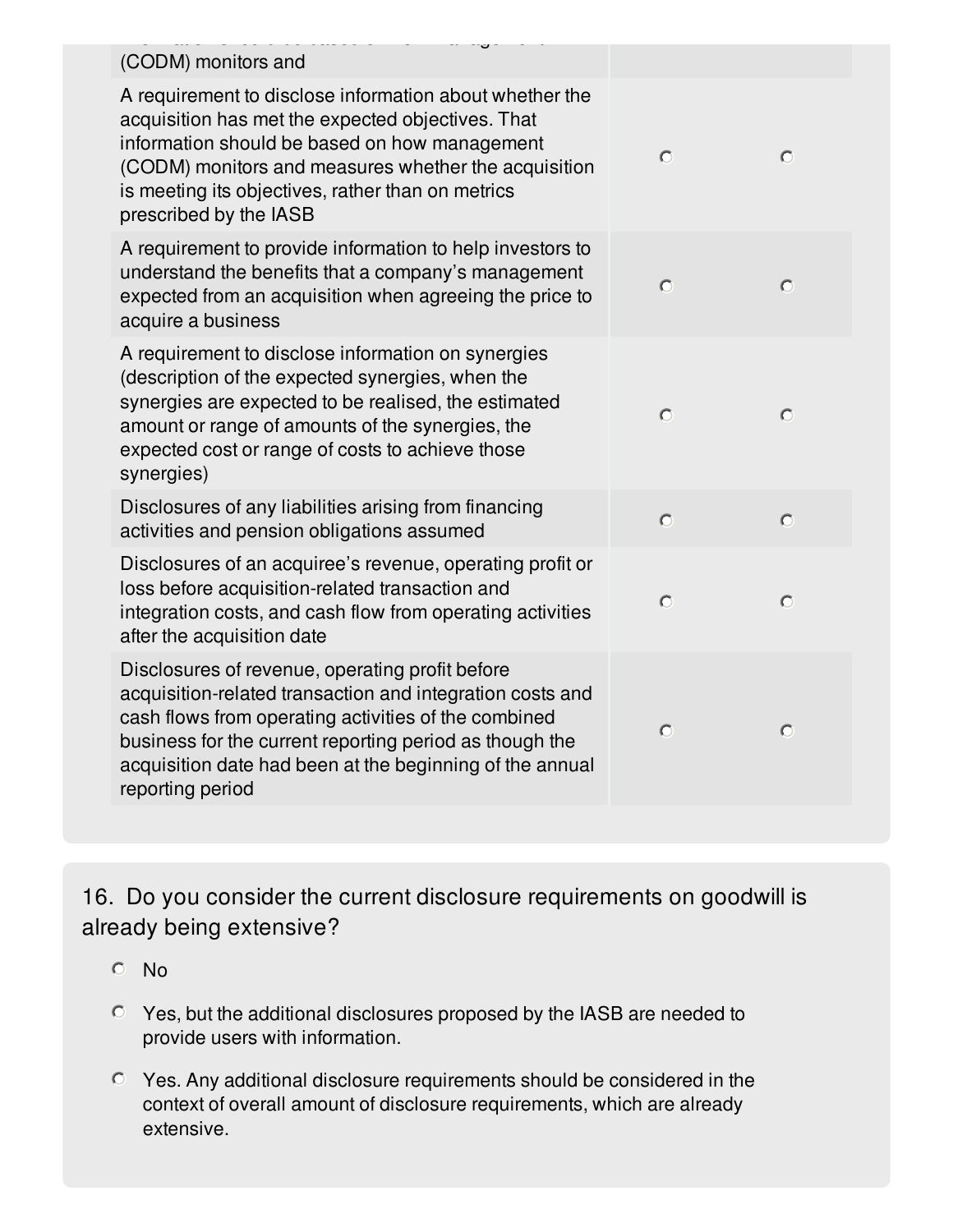17. As a next step in the IASB project, the IASB intends to investigate whether it could remove any of the disclosure requirements from IFRS 3 without depriving investors of material information (IASB DP Paragraph 2.88). Do you have specific input on this topic?

(Please explain your response)

| $\circ$   | Yes |  |
|-----------|-----|--|
|           |     |  |
|           |     |  |
| $\bullet$ | No  |  |
|           |     |  |
|           |     |  |

18. The following proposal is not included in the DP. However, in looking for ways to reduce the behavioural incentives to the too little too late and enhance discipline in the application of the current measurement requirements, EFRAG is consulting in its DCL on possible additional disclosures. What would be the level of incremental costs that your organisation would incur to provide information on how the impairment test projections have been met and what are the deviations with performance obtained, within a sensitivity analysis?

- None
- Minimal
- **C** Moderate
- $O$  High
- $\circ$ Difficult to assess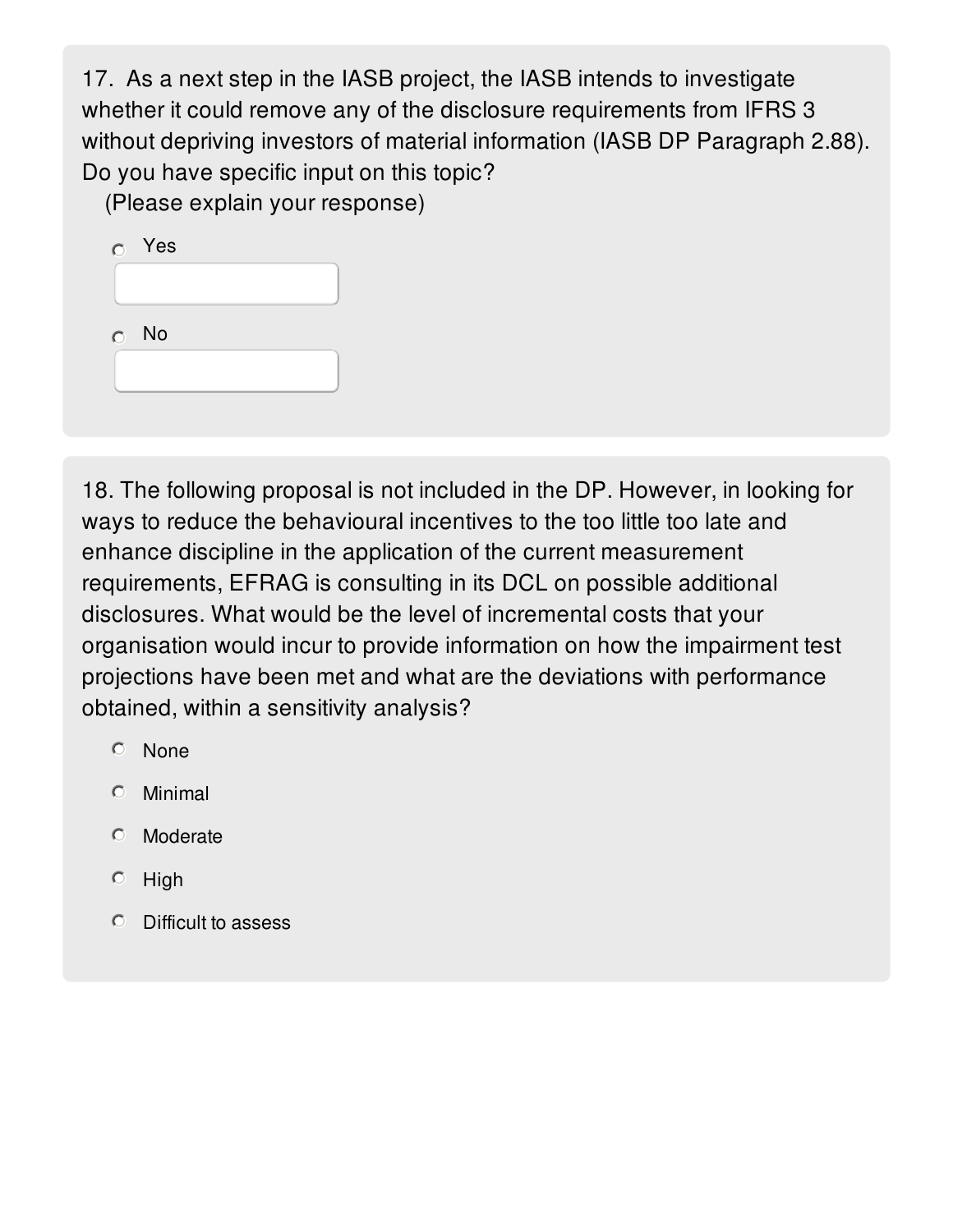19. IAS 36 requires entities to disclose information of the terminal value, and the projection to reach to the terminal value. For the terminal value quantitative disclosures are normally provided, but for the intermediate period preceding the terminal value (e.g. projections of year 4, year 5), projections are currently normally not required in financial reports. In looking for ways to reduce the behavioural incentives to the too little too late and enhance discipline in the application of the current measurement requirements, EFRAG is consulting in its DCL on possible additional disclosures. Do you consider disclosing information on how the projections not included in approved budget have been estimated will be costly and complex?

- None
- Minimal
- $\circ$ Moderate
- $\circ$ High
- Difficult to assess

## **(untitled)**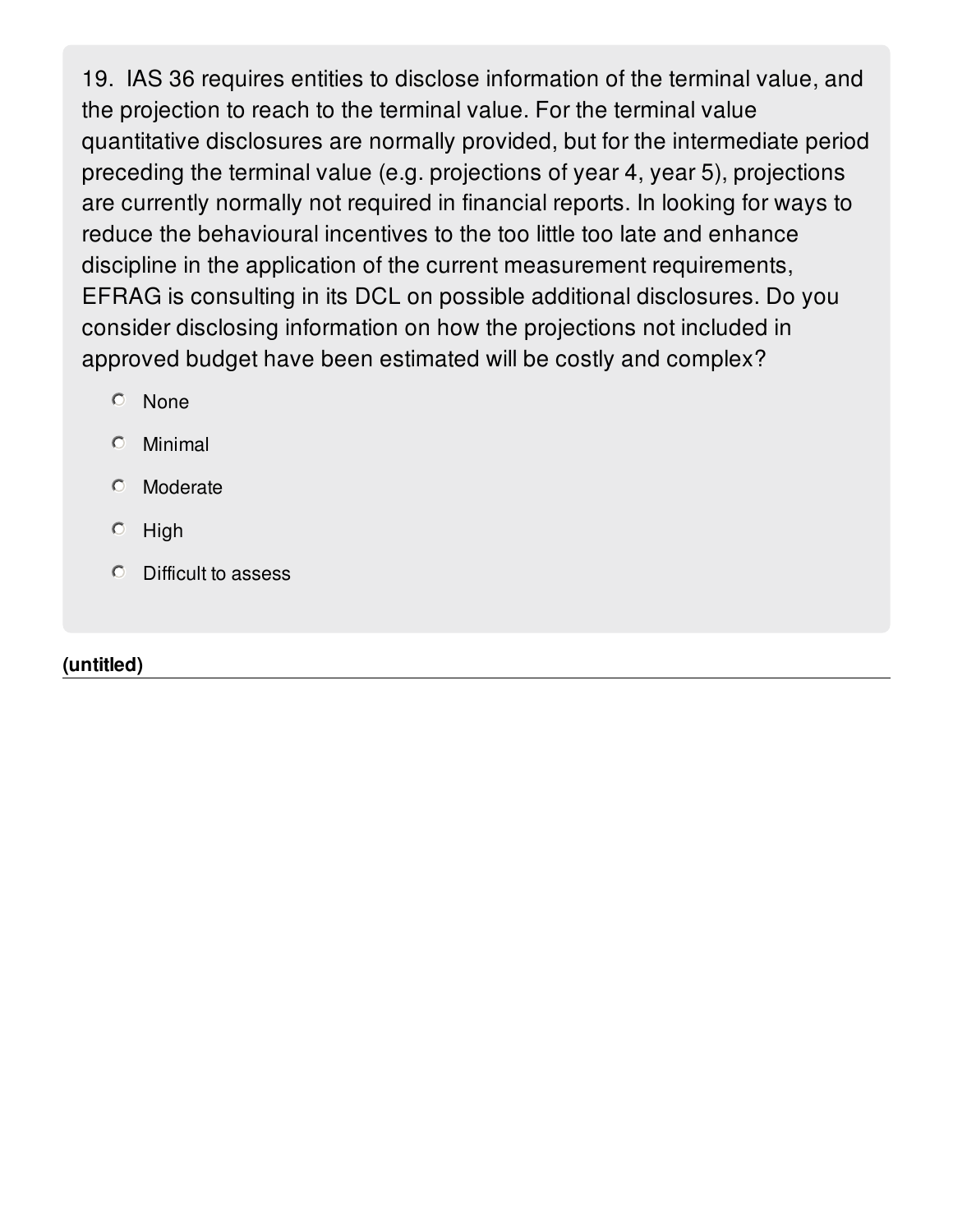20. One of the reasons to initiate the project was the recognition of impairment losses "too little too late". Acquired goodwill could be shielded from impairment by unrecognised headroom of the legacy business that becomes part of the tested unit past acquisition. Do you consider that the current guidance on the initial allocation of goodwill to (a group of) CGUs or to test at least on segment level should be further developed? Do you consider that in addition, or at least, the current guidance on the reallocation of goodwill based on the relative value approach should be further developed because such guidance might contribute to the shielding?

- Yes
- Yes, at least the guidance on reallocation of goodwill should be further developed.
- $\circ$  No, I think both is not a reason for too little too late.

21. If your previous response is yes, do you think that the benefit from changing such guidance would outweigh costs?

- Yes
- $O$  No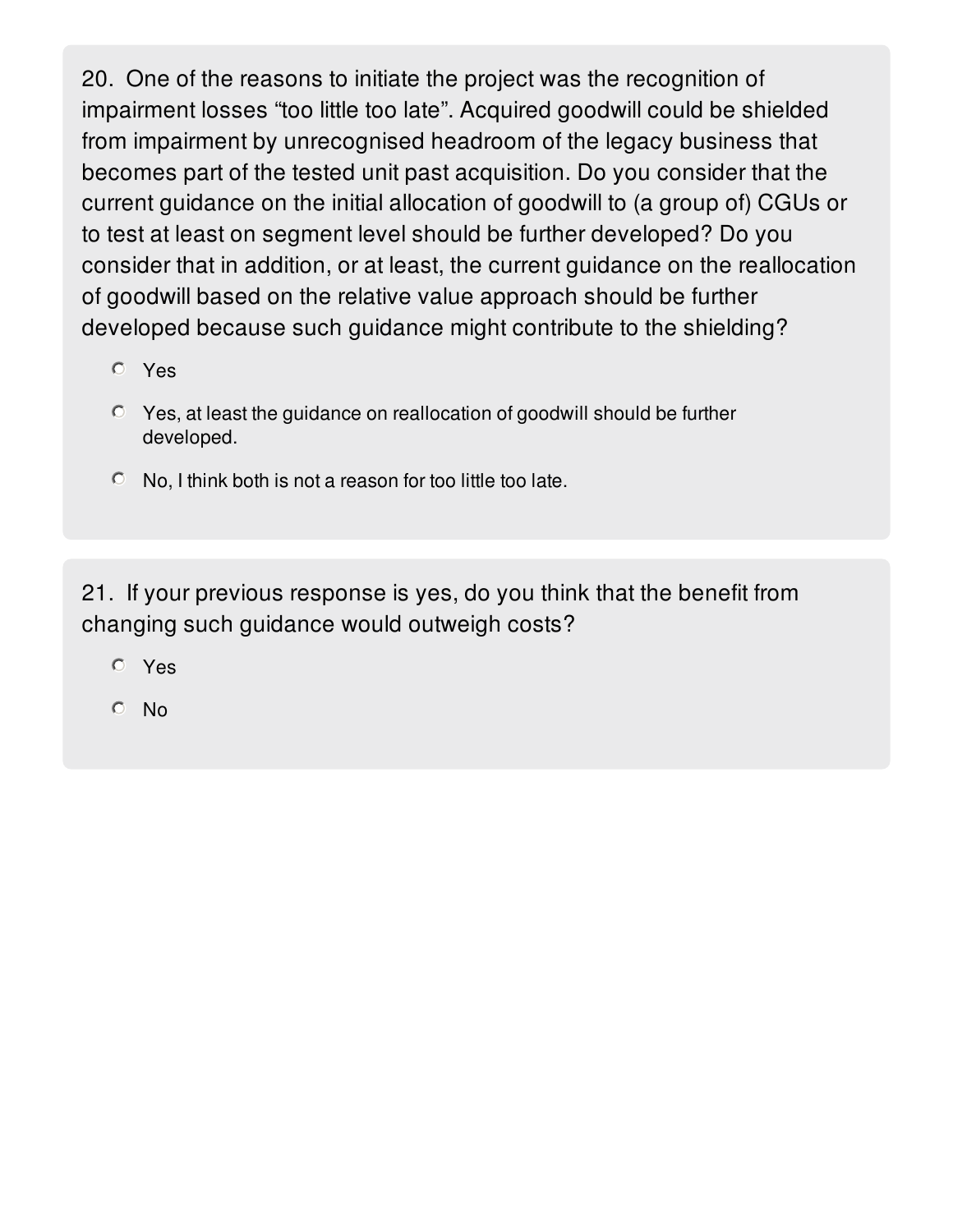22. The IASB identified the management over-optimism as one reason for concerns about the possible delay in recognising impairment losses on goodwill. Some stakeholders reported concerns to the IASB that management may sometimes be too optimistic in making the assumptions needed to carry out the impairment test. In looking for ways to mitigate the management over-optimism and enhance discipline in the application of the current requirements, EFRAG is consulting in its DCL on possible additional disclosure. Please could you evaluate from 1 to 5 whether it would be difficult for you to provide the disclosure and how reluctant (or concerned) you would be to provide the different types of disclosures listed below (5 being very difficult/very reluctant):

|                                                                                                                                  | Difficult |  |  | Reluctant                 |  |  |  |  |     |
|----------------------------------------------------------------------------------------------------------------------------------|-----------|--|--|---------------------------|--|--|--|--|-----|
|                                                                                                                                  |           |  |  | 1 2 3 4 5 1 2 3 4         |  |  |  |  | - 5 |
| Qualitative disclosures about the<br>achievement of previous estimations (make<br>over-optimism transparent).                    |           |  |  | $0 0 0 0 0 0 0 0 0 0 0$   |  |  |  |  |     |
| Information on assumptions related to the<br>period for which management has projected<br>cash flows based on financial budgets. |           |  |  | $0 0 0 0 0 0 0 0 0 0 0 0$ |  |  |  |  |     |
| To disclose the current level of cash<br>flows/earnings to allow users to model<br>themselves.                                   |           |  |  | $0 0 0 0 0 0 0 0 0 0 0$   |  |  |  |  |     |

### **(untitled)**

23. Do you consider that the current impairment test is too complex and too costly?

- Yes
- No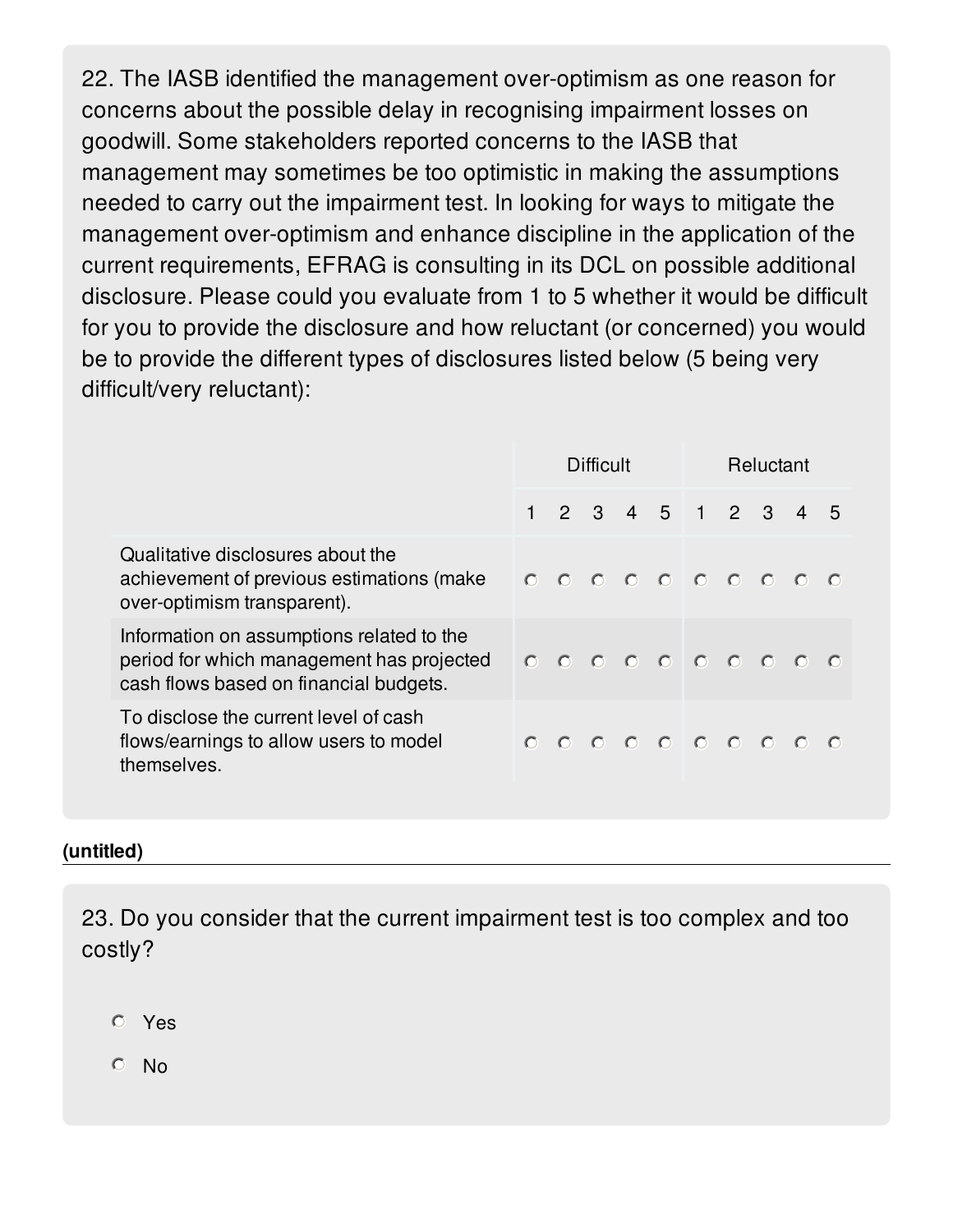24. If your previous answer is yes, please could you select which are the elements complex and costly of developing impairment test? (Please select all the applicable responses)

- $\Box$  Calculating the discount rate
- Making the projections  $\Box$
- $\Box$  Calculating the WACC
- $\Box$  Estimating the projections not included in approved budget (for example projections of year 4 or year 5)"
- $\Box$  Estimating the residual rate
- $\Box$  The entire process
- $\Box$  Other (Please describe which other elements of doing impairment test is difficult)

25. The IASB has proposed to remove the requirement to carry out an annual quantitative impairment test for goodwill when no indicator provides evidence of an impairment. Do you consider that this proposal could result in cost-savings for you?

- $O$  Insignificant
- Significant
- Very Significant
- $O$  Difficult to assess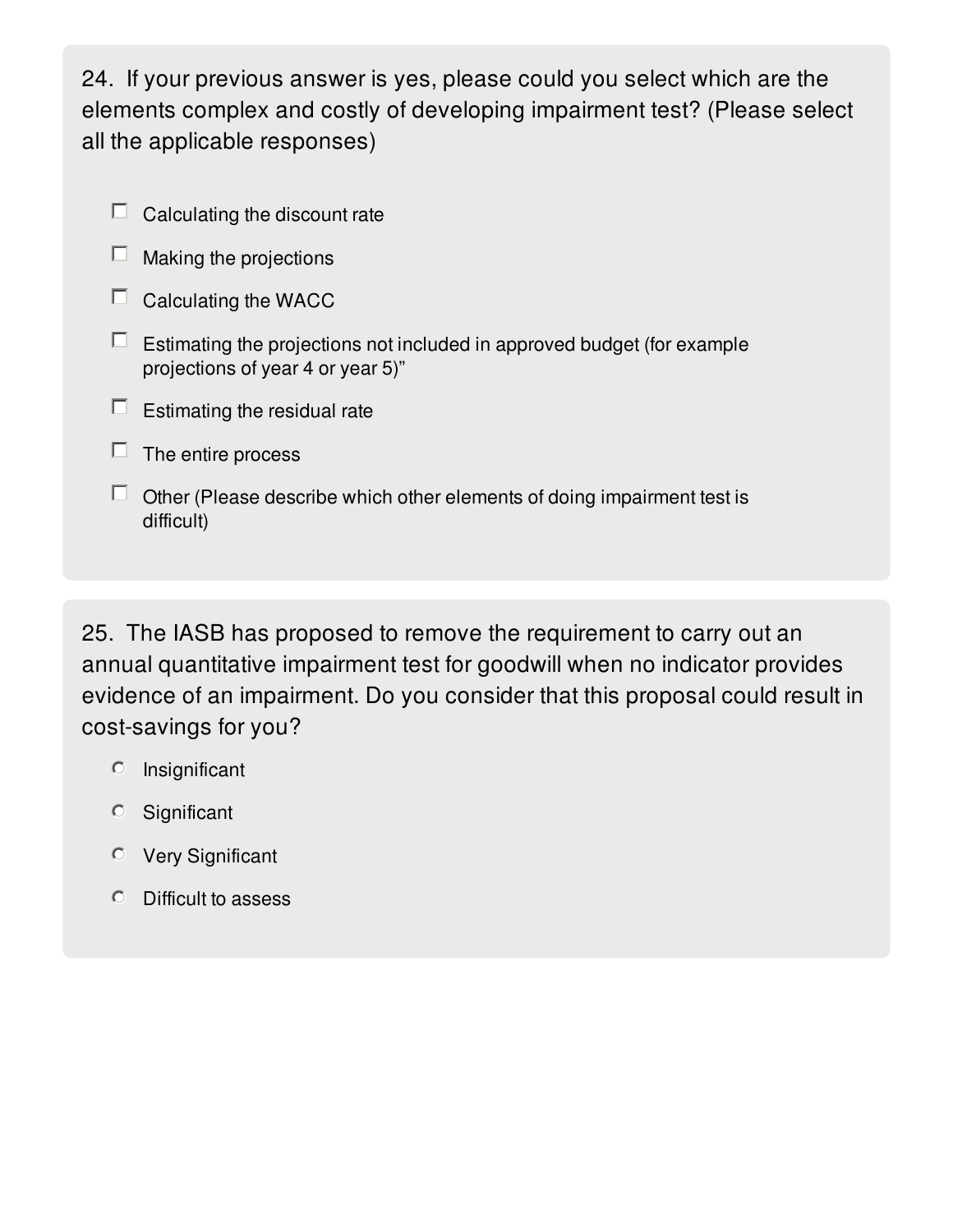26. Do you consider that the indicator-only approach could simplify your work in performing goodwill impairment test?

- Yes, in practice my organisation would no longer need to perform an impairment calculation to justify that there would be no indications of goodwill impairment.
- No, in practice my organisation would nevertheless need to perform an impairment calculation to justify that there would be no indications of goodwill impairment (e.g. auditors or stakeholders would ask for justifications).
- No, in practice my organisation would nevertheless need to perform an impairment calculation for other internal control or managerial reasons.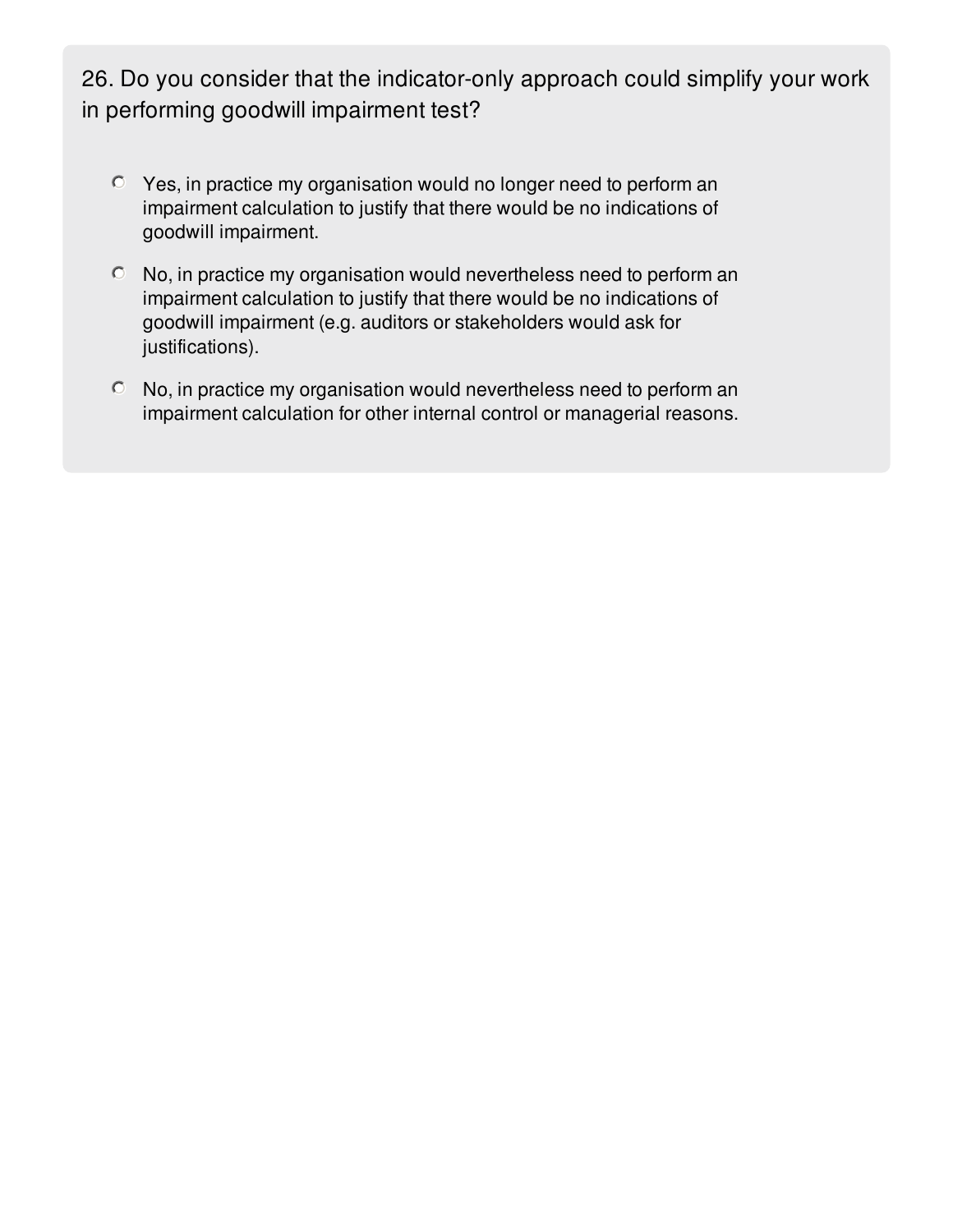27. If your previous answer is no, please evaluate from 1 to 5 how difficult and costly, the following aspects of the approaches discussed by the IASB would be (5 being most difficult/costly).

|                                                                                                                                                                                                                                                                                                                                                                                                                           | <b>Difficult</b> |               |   | Costly         |                                                                                                                      |              |                |   |   |           |
|---------------------------------------------------------------------------------------------------------------------------------------------------------------------------------------------------------------------------------------------------------------------------------------------------------------------------------------------------------------------------------------------------------------------------|------------------|---------------|---|----------------|----------------------------------------------------------------------------------------------------------------------|--------------|----------------|---|---|-----------|
|                                                                                                                                                                                                                                                                                                                                                                                                                           | $\mathbf{1}$     | $\mathcal{P}$ | 3 | $\overline{4}$ | 5                                                                                                                    | $\mathbf{1}$ | $\overline{2}$ | 3 | 4 | 5         |
| Approach 1 - require an entity to perform a<br>quantitative impairment test of goodwill in the<br>first year after a business combination and in<br>subsequent years perform the quantitative<br>impairment test only when there are<br>indications of possible impairment.                                                                                                                                               | $\circ$          |               |   |                | 0 0 0 0 0 0 0 0 0                                                                                                    |              |                |   |   |           |
| Approach 2 - require an entity to perform a<br>quantitative impairment test of goodwill at<br>least annually (and more frequently<br>whenever there are indications of possible<br>impairment) for the first few years after a<br>business combination - perhaps three to<br>five years — and in subsequent years<br>perform a quantitative impairment test only<br>when there are indications of possible<br>impairment. | $\circ$          |               |   |                | $0 0 0 0 0 0 0 0 0 0 0$                                                                                              |              |                |   |   |           |
| Approach 3 - require an entity to perform a<br>quantitative test of goodwill less frequently<br>than annually - for example, once every<br>three years - and in the intervening periods<br>perform a quantitative impairment test only<br>when there are indications of possible<br>impairment.                                                                                                                           | $\circ$          |               |   |                | $\begin{array}{ccccccccccccccccc} \circ & \circ & \circ & \circ & \circ & \circ & \circ & \circ & \circ \end{array}$ |              |                |   |   | $\bigcap$ |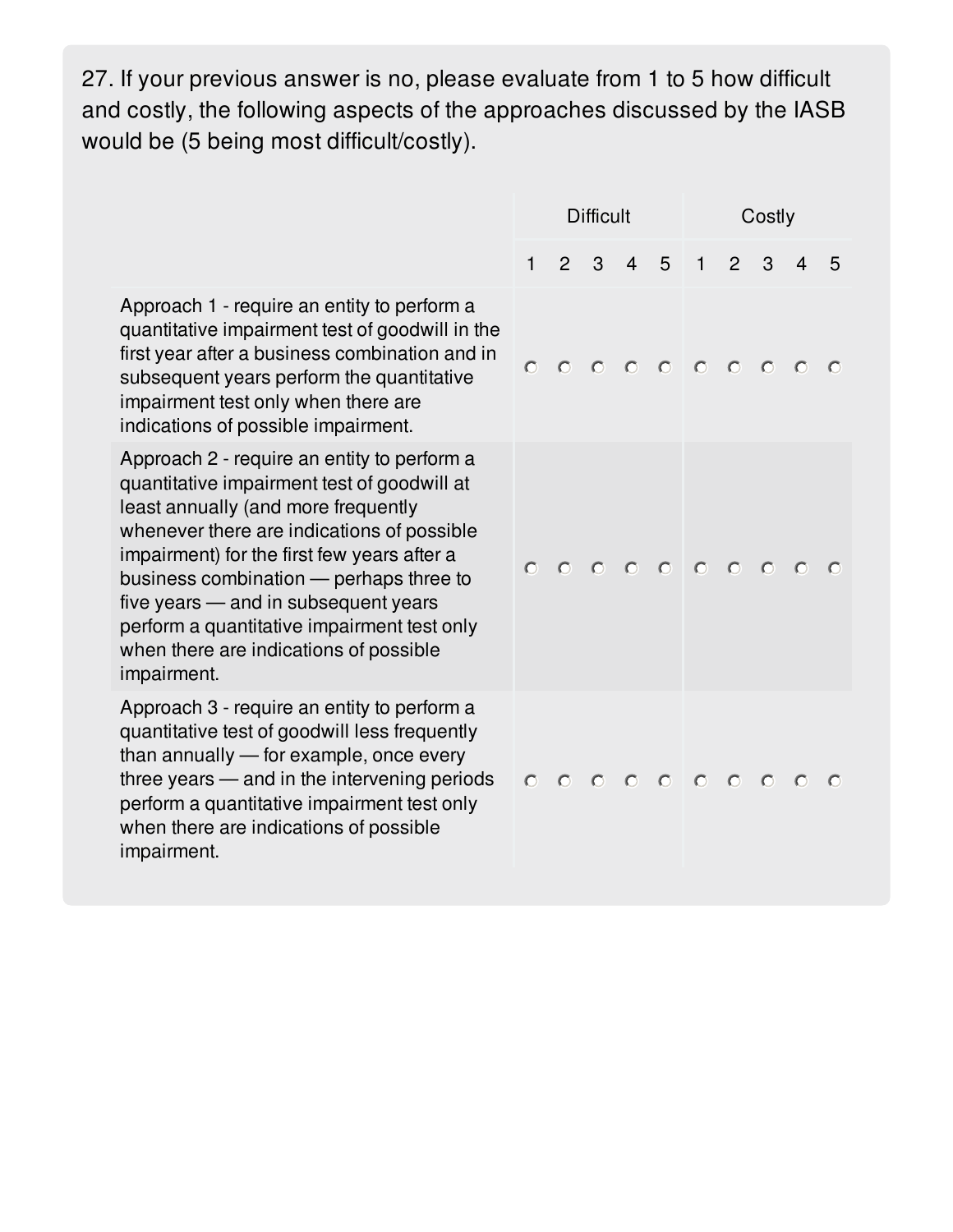28. The IASB has received the feedback that the impairment test is considered to be complex by many preparers. Accordingly, some stakeholders considered that if companies do not perform an impairment test regularly, their expertise in performing the test is likely to decline. Do you consider that it could be difficult for you to execute the complex test in a situation where impairment is triggered?

No

- $\degree$  Yes, because it would be difficult to set up the model and perform the complex test immediately at the time of indication.
- $\degree$  Yes, because it would reduce reliability because of lack in experience by performing the complex test.
- Yes, because it would expect difficulties in data collection.

 $\circ$  Other

29. If your answer is yes, on the previous question, would the requirement to perform an impairment test e.g. every third year be a possible solution to improve robustness of the test?

Yes

No

**(untitled)**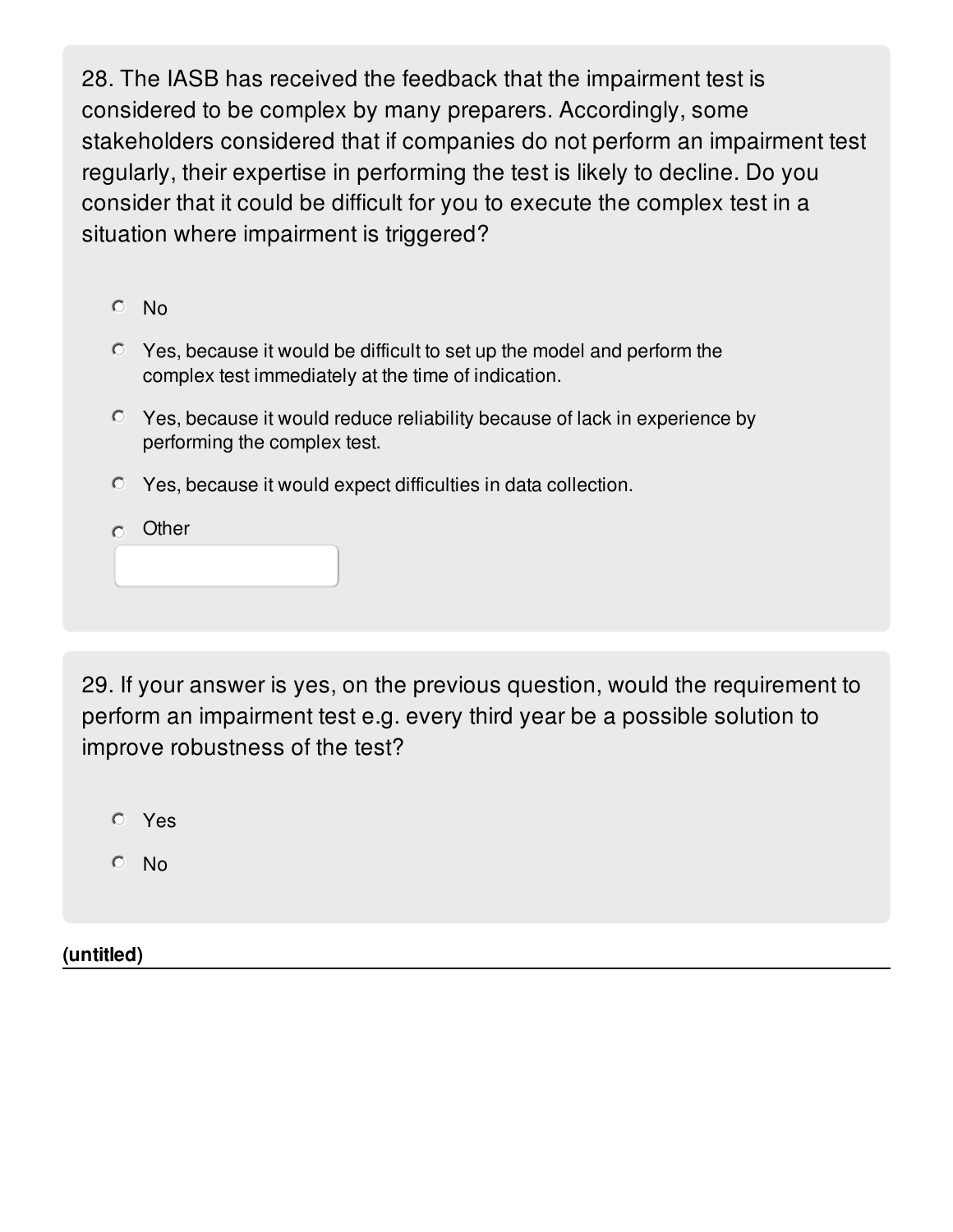30. The IASB DP includes a question whether goodwill should be amortised. Do you consider that the amount of goodwill recognised in your organisation is a wasting asset?

- $\circ$  Yes. Please describe why
- $\circ$  No. Please describe why
- $\circ$  Partially. Please describe why, and please specify the wasting components(synergies, reputation, workforce etc.) and the related proportion (approximately) of total goodwill.

31. How should the guidance guidance/requirements in IFRS be set regarding the amortisation period?

- $\Box$  A default period
- $\Box$  A cap (or maximum) on the amortisation period
- $\Box$  A floor (or minimum) on the amortisation period
- Justification of an alternative amortisation period other than a default  $\Box$ period
- $\Box$  Amortisation based on the useful life of the primary identifiable asset acquired Amortisation based on the weighted-average useful lives of identifiable asset(s) acquired
- $\Box$  Management's reasonable estimate
- $\Box$  Difficult to assess. Please describe why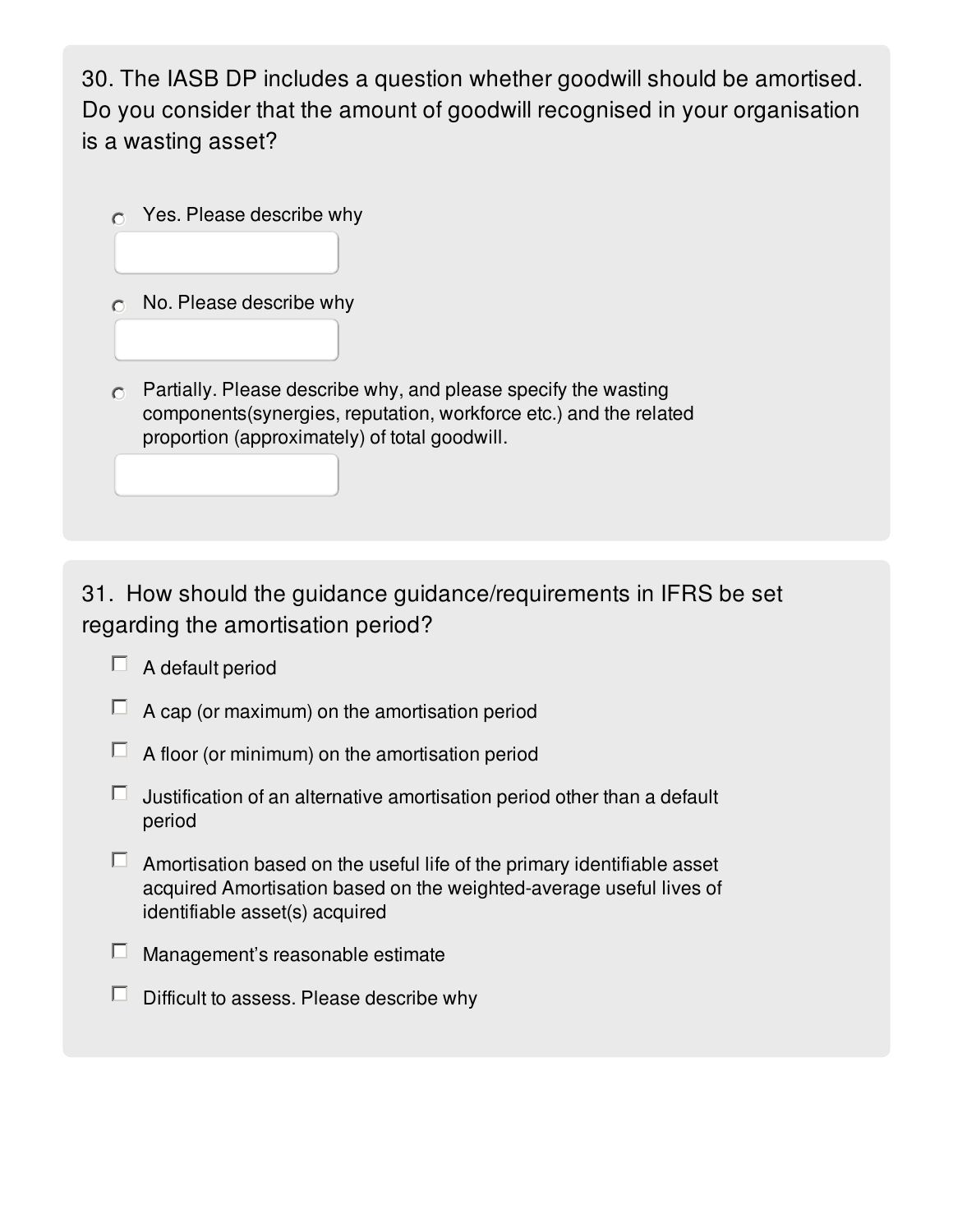32. If the IASB reintroduce the amortisation model, should this approach be accompanied by an impairment test?

Yes

No

33. If your previous answer is yes, when should the quantitative impairment test be performed

- Yearly
- $\circ$  Only when there is an indication of impairment

34. Do you consider that the amount of goodwill recognised in your organisation is an accounting construct or that it represents a real economic asset?

- An accounting construct
- A real economic asset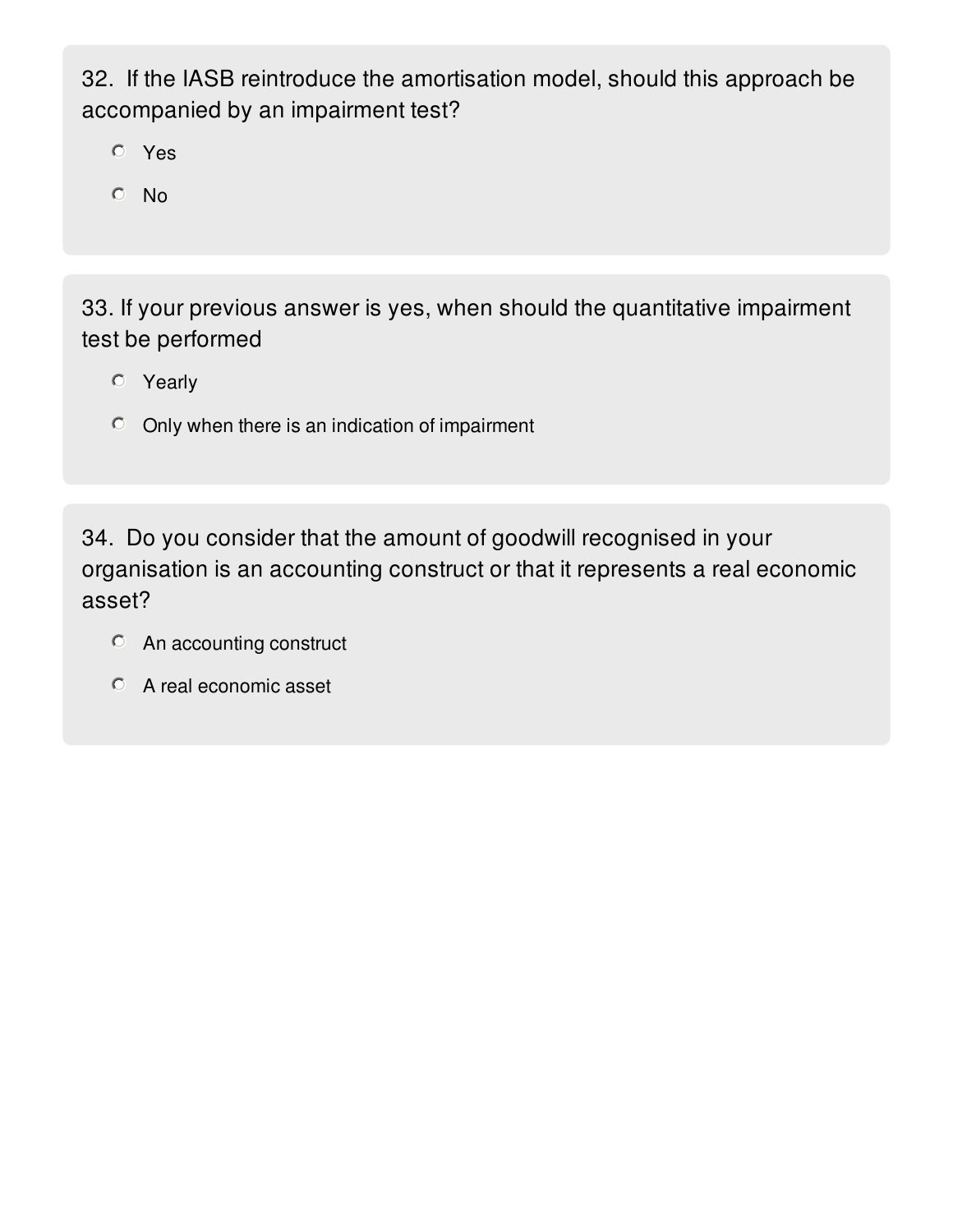35. In relation to the debate about whether goodwill should be amortised, do you consider that there are new evidences, new arguments or new assessments of existing evidences that have emerged since 2004 (either in favour or against goodwill amortisation) that should be taken into account? When looking for new evidence and impact analyses, you are also invited refer to other areas of regulation that may provide indirect incentives to prefer one or the other approach, such as tax deductibility of goodwill or prudential treatment of goodwill in case of regulated entities.

 $\circ$  Yes. Please describe which evidences, new arguments or new assessments of the existing evidences have emerged since 2004

|  |  |  | $\circ$ No. Please describe why |  |
|--|--|--|---------------------------------|--|
|--|--|--|---------------------------------|--|

36. The following proposal is not included in the DP, however, in looking for ways to reduce behavioural incentives related to the too little too late issue and to enhance discipline in the application of the current measurement requirements, EFRAG is, in the case amortisation is not reintroduced, consulting on whether disclosure of the "age" of goodwill should be introduced. How high do you consider the costs would be of disclosing information about the "age" of goodwill?

- None
- $\circ$ Minimal
- Moderate
- $O$  High
- Difficult to assess

### **(untitled)**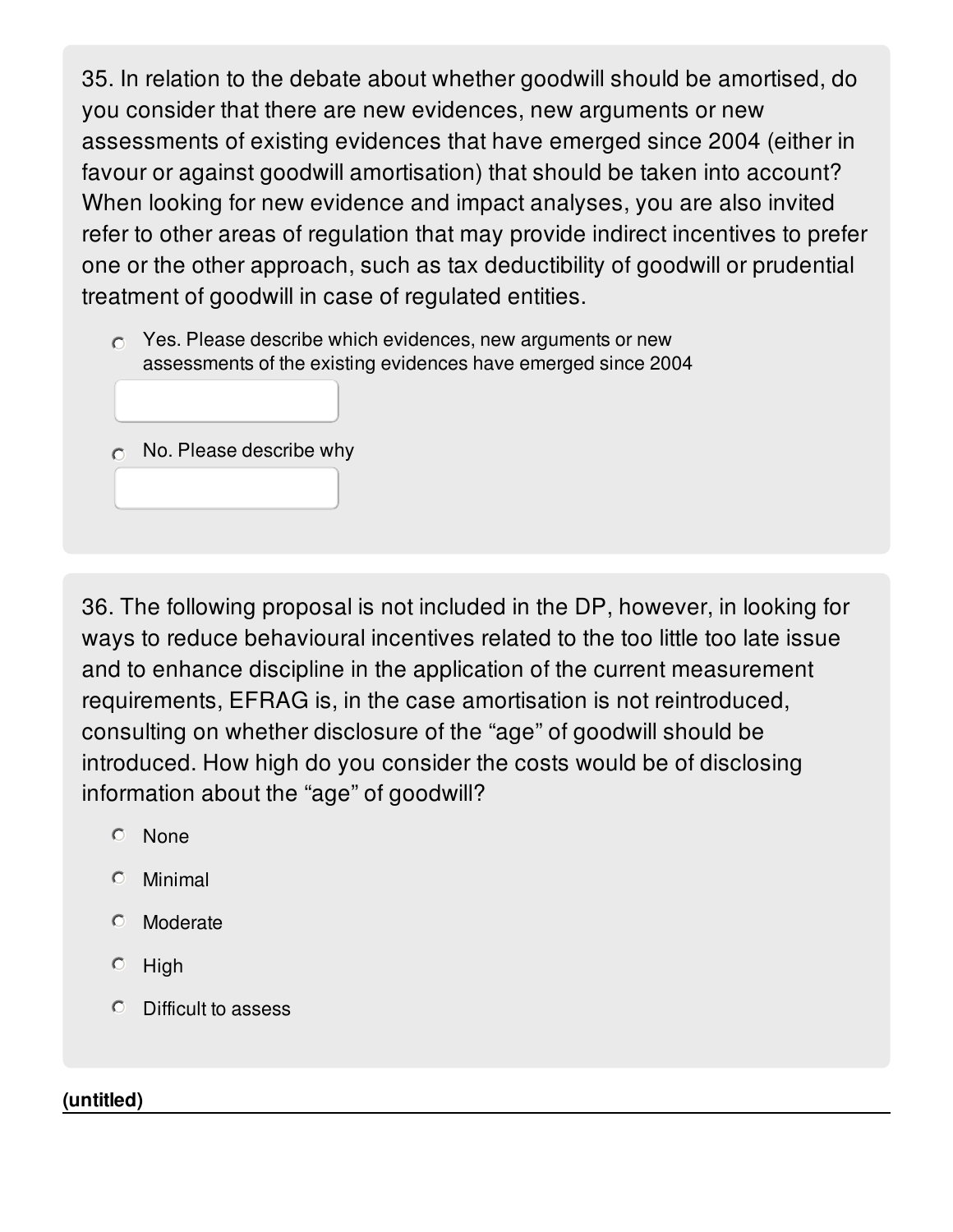37. The IASB has proposed to allow the inclusion of future enhancements in the estimation of future cash flows in the calculation of value in use. Do you consider that the use of unjustifiable optimistic inputs could increase?

- Yes, it could create a potential for earnings management.
- $O$  No

38. Do you consider that a guidance on when to include restructuring cash flows in the value in use calculation is needed?

Yes.

 $O$  No.

39. If your previous answer is yes, do you consider setting a threshold of when considering such cashflow is needed?

- Yes
- No

40. If your previous answer is yes, for considering such cashflows, the threshold should be:

- Very highly probable
- $O$  Highly probable
- $\circ$  More likely than not
- Difficult to assess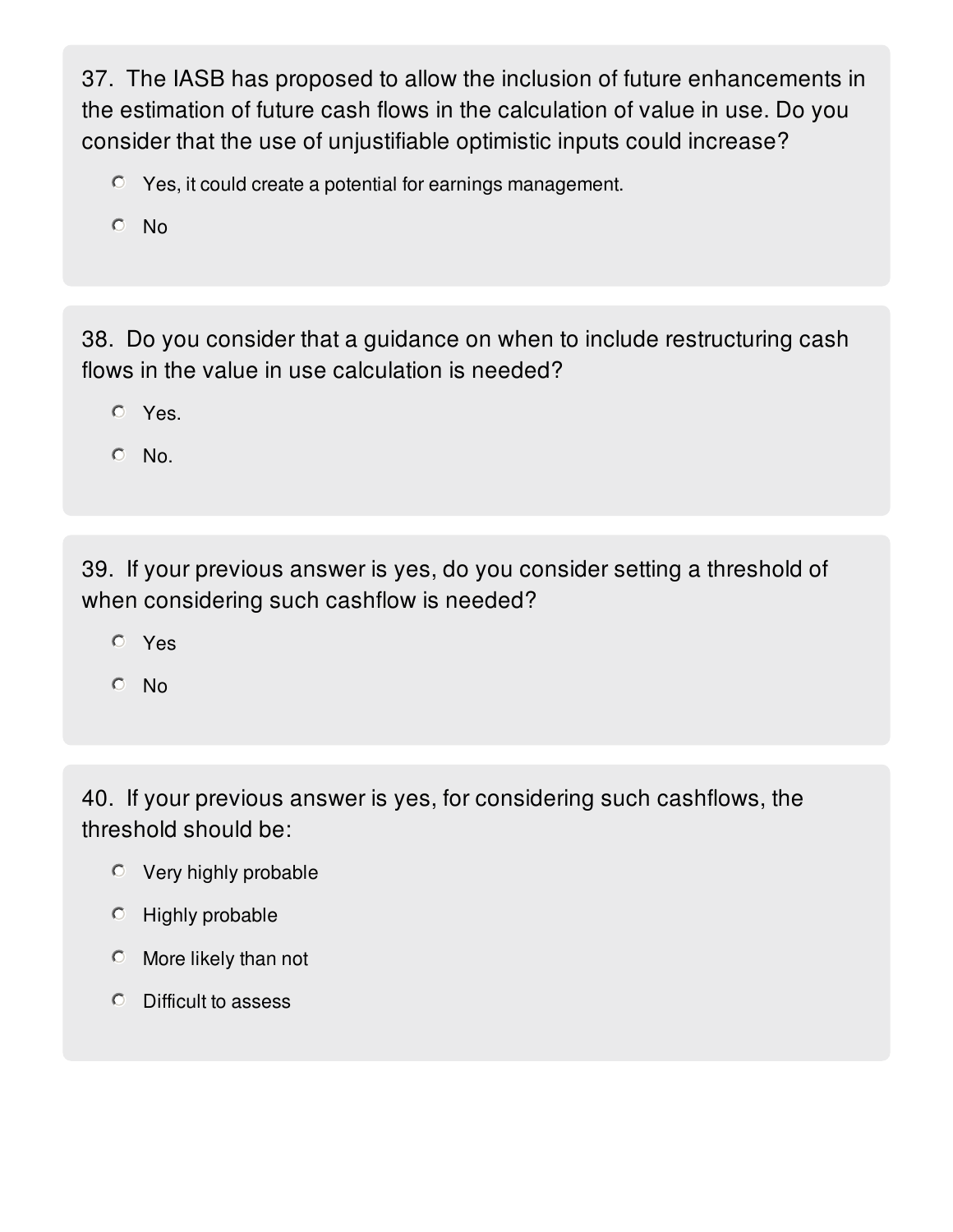41. Do you think that there are other cash flows (inflows and outflows) that should also be allowed to be included in the value in use calculation (e.g. cash flows from investments that could increase the production capacity for a group of assets that are part of the same cash generating unit)?

 $\circ$  Yes. Please describe which cash flows and why

 $O$  No.

**(untitled)**

42. The IASB has tentatively decided to remove the explicit requirement to use pre-tax inputs and pre-tax discount rates to calculate value in use. Do you consider that this proposal could reduce the complexity of performing value in use calculation?

- $O$  Insignificant
- Significant
- Very significant
- Difficult to assess

43. Do you consider that this proposal would reduce the cost of the goodwill impairment test?

- $O$  Insignificant
- Significant
- Very significant
- Difficult to assess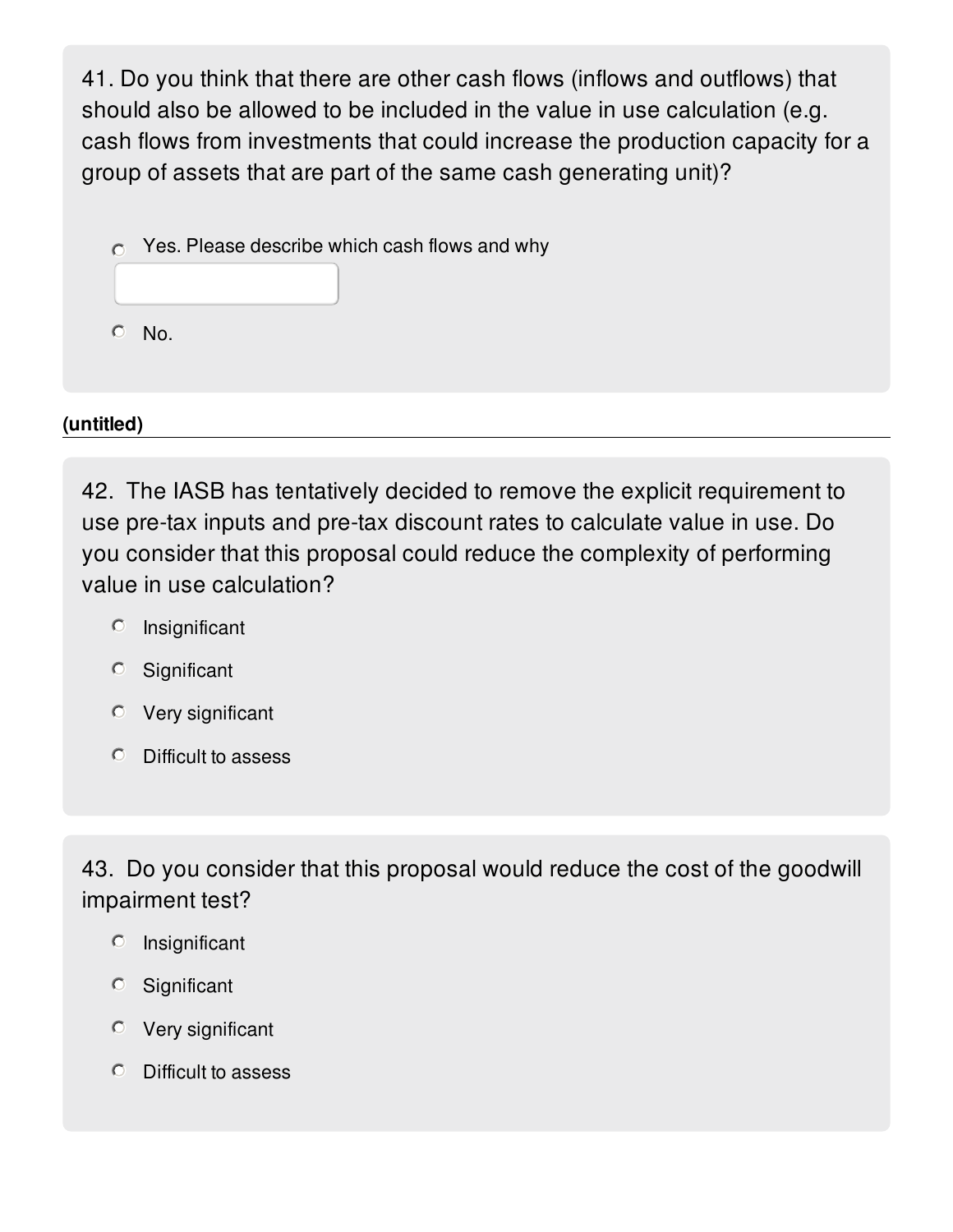44. Do you consider that further guidance to avoid double counting of tax cash flows in estimates of value in use is needed?

- Yes
- No

45. Do you think that there are other issues or risks that could arise from the use of post-tax inputs in the value in use calculation?

### **(untitled)**

46. The IASB has considered whether it should change the criteria for recognising intangible assets acquired in a business combination. The IASB considers the internally generated intangibles out of the scope of the DP. The IASB concluded it did not have compelling evidence that it should permit or require some identifiable intangible assets to be included in the carrying amount of goodwill, instead of separately recognised and measured. Thus, the IASB's preliminary view is that it should not make any changes. Do you think that recognising intangible assets acquired in a business combination separately from goodwill is beneficial, costly and/or complex? (From 1 to 5 – (5 being most beneficial/complex/costly))

|                                                                                                                      | <b>Benefits</b> |  |  | Complexity |  |  |  |  | Costly                        |  |  |  |  |     |
|----------------------------------------------------------------------------------------------------------------------|-----------------|--|--|------------|--|--|--|--|-------------------------------|--|--|--|--|-----|
|                                                                                                                      |                 |  |  |            |  |  |  |  | 1 2 3 4 5 1 2 3 4 5 1 2 3 4   |  |  |  |  | - 5 |
| Recognising intangible<br>assets acquired in a<br>business combination<br>separately from goodwill<br>is beneficial. |                 |  |  |            |  |  |  |  | 0 0 0 0 0 0 0 0 0 0 0 0 0 0 0 |  |  |  |  |     |